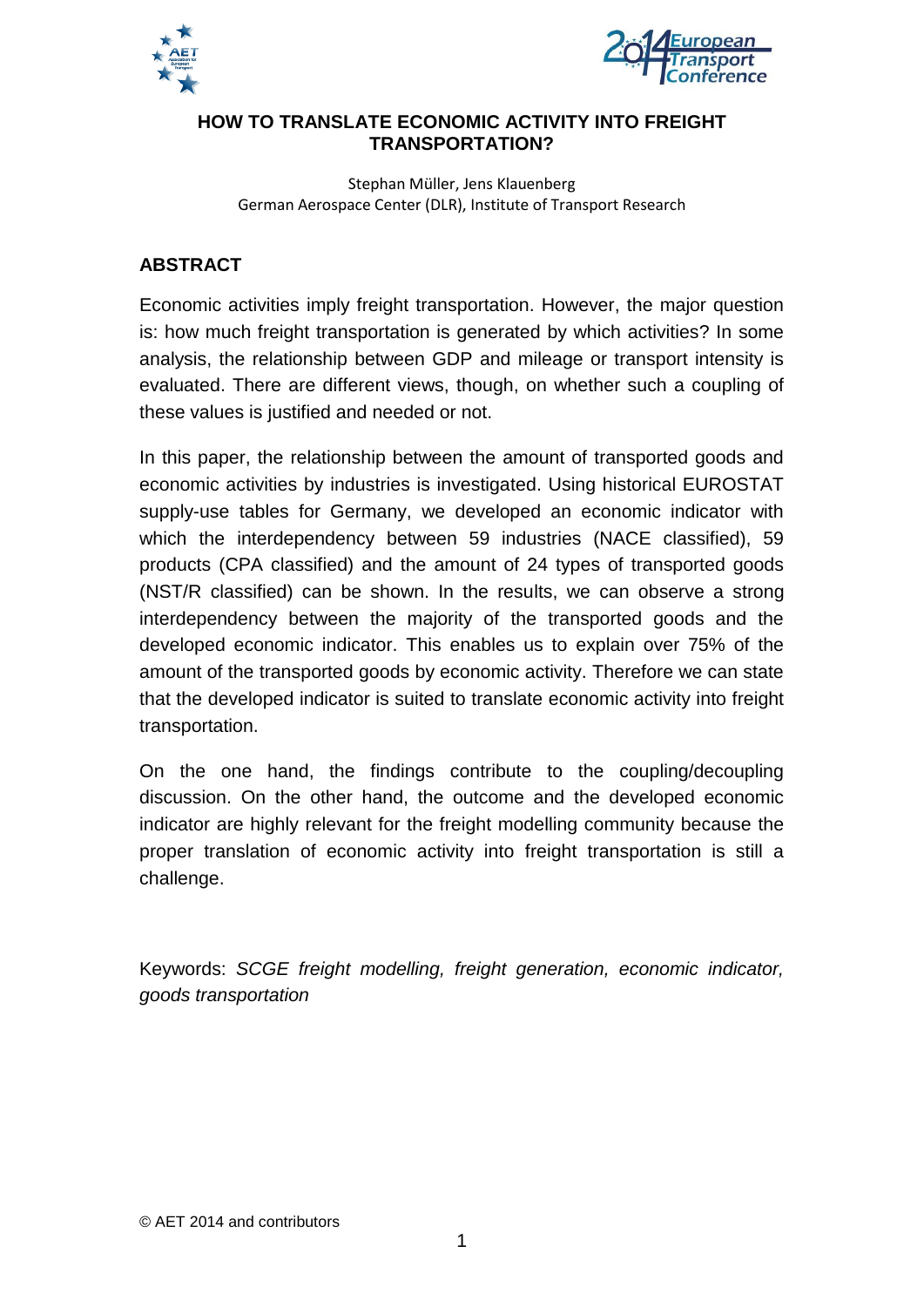



# **1. INTRODUCTION**

Freight transportation is implied by economic activities. However, the major question is: how much freight transportation is generated by which activities? In some analysis, the relationship between the growths of GDP and mileage or transport intensity is evaluated. There are different views, though, on whether such a coupling of these values is justified and needed or not. However, a discussion of disaggregated GDP per industry is proposed in the literature. There is less focus placed on the step before: the generated amount and type of goods that has to be transported and can be directly explained by specific economic activity. We place more attention on the mesolevel underneath the relationship between the aggregated GDP and a macroscopic transport indicator in this paper.

In freight transport models there is a strong need for the assessment of the generated amount of freight that is transported. Most models are based on the description of the economy. "Essential for a model is the notion that developments in freight flow demand are the result of changes in economic structures that create a demand and a supply of goods in specific geographic regions and form the basis for transport flows between regions" (Tavasszy et al. 1999, p. 4).

The model types currently considered as most advanced, MRIO (multi-region input–output models) and SCGE (spatial computable general equilibrium model), use input-output tables to describe the economic interaction between industries and zones. As a result the money flow between zones is described in these models. However the translation of money flows into freight transportation is still a challenge. This leads to the guiding research question of this paper: How can we translate economic activity into freight transportation?

In this paper we provide a new indicator based on input-output tables, which enables the translation of the gross value added (GVA) of 59 distinguished industries into the amount of 24 types of transported goods. First we discuss the relevance of input-output tables and other data for transportation concerns, and provide a short overview on the coupling of economic and transportation activities. In chapter 3 we describe the derivation of the new economic indicator. An example of the calculation for 'metal products' is provided too. Afterwards we can show the explanatory power of this indicator for the amount of transported goods in the case of Germany. Finally, we discuss the correlation between economic activity and freight transportation and close with an outlook on further research needs.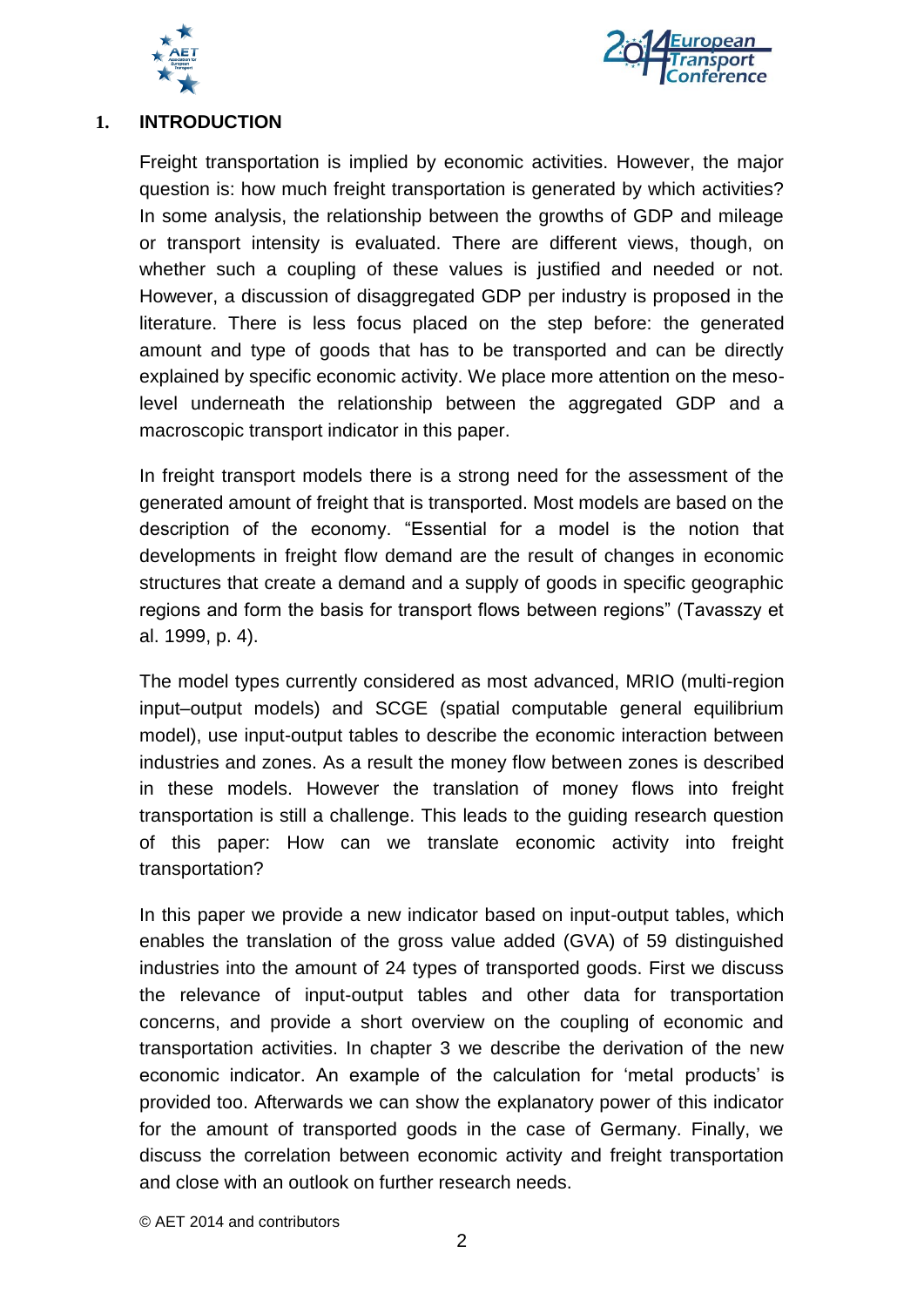



# **2. DISCUSSION OF ECONOMIC DATA ACCORDING TO FREIGHT TRANSPORTATION MODELLING**

A challenge for the freight modelling community is the availability of data. Economic data are described in different classifications and units to transportation data. The first describe money flows, the latter freight and service flows. In modelling philosophies, the transformation from money flows to freight flows, the filter in between, is done by introducing logistics issues (e.g. Tavasszy et al. 1998). For the economy and transportation activities, macroscopic data are provided by statistical offices. This is not the case for logistics and therefore there is a gap in the translation from economic activity into freight transportation.

#### **2.1. Relationship of economy and freight transportation**

The relation between economic activity and freight transportation has been analysed in the international literature from different points of view. On the one hand the suitability of GDP as economic indicator is discussed, on the other the question of the coupling or decoupling between economy and freight transport is analysed. We will give an overview on significant literature and show that there is a lack of useful economic indicators other than GDP for such analysis and that the disaggregated use of GDP or GVA proves to be a suitable solution.

Pastowski (1997) concluded that statistical trends show a close relation between freight transport and growth in GDP in past decades. But this is not a proof of a continuation of this trend in the future. McKinnon (2007) analysed GDP development and the volume of freight movement in the UK. Before giving his analysis, McKinnon reviews further literature on the decoupling issue. For the UK McKinnon concludes that three causes out of a possible twelve are responsible for two-thirds of decoupling, which could be seen from aggregated data. The causes are the number of foreign road haulage operators, a decline in road transport's share of the modal split and increases in road freight cargo rates. All these three causes produce an apparently stronger decoupling than in other European countries and the USA. Lehtonen (2006) states that it is an apparent start of decoupling between GDP and road freight growth which is only partly to be seen.

Kveiborg (2007) analysed economic growth and the development in freight traffic and freight transport in Denmark and points out that it is important to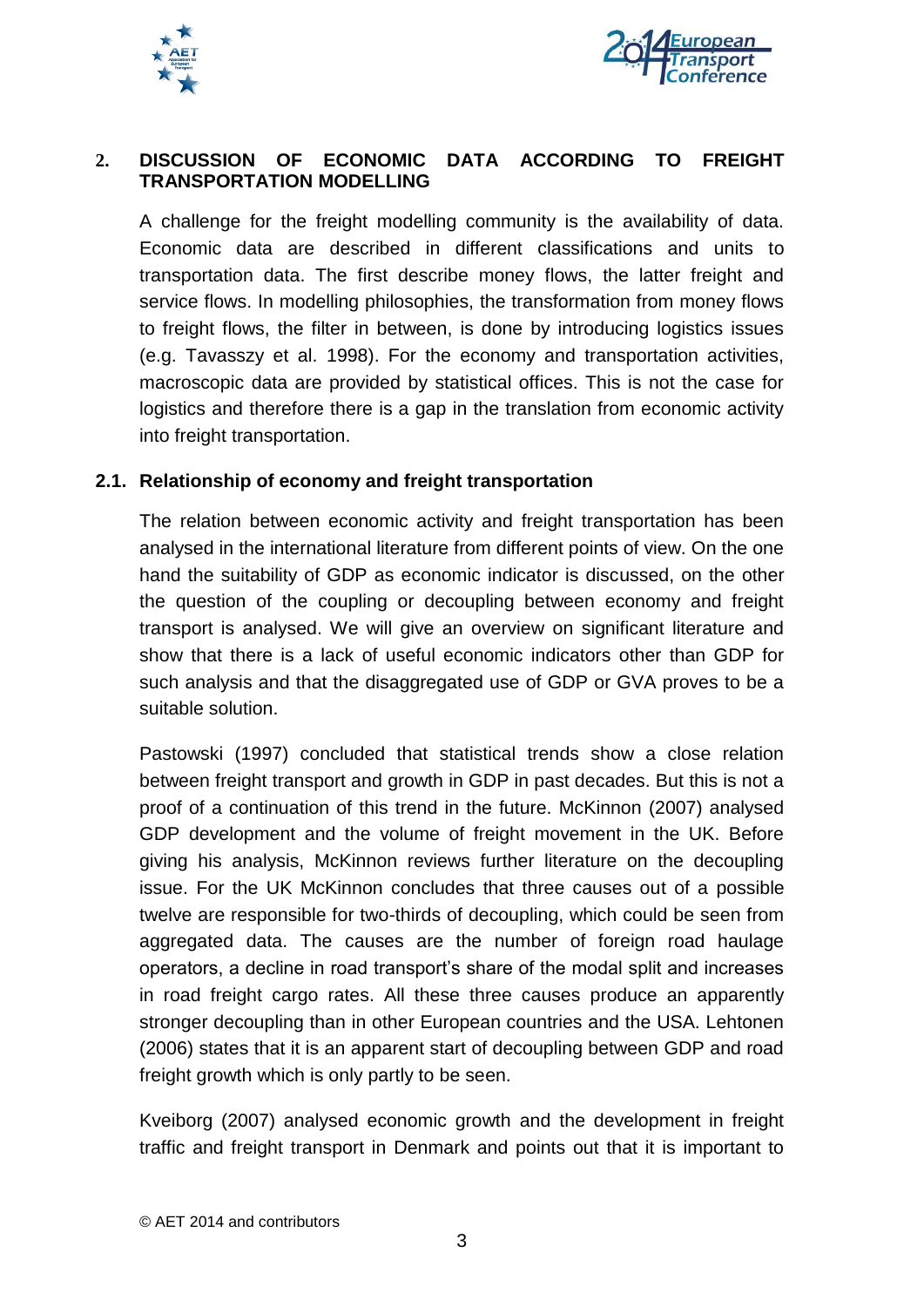



distinguish between industries. Furthermore the direct link between industries and goods in input-output analysis should not be a cause of great concern.

Meersman and Van de Voorde analysed the relation between economic activity and freight transport. By using stability and co-integration tests they show that the aggregated use of GDP is not the best indicator for freight transport. They suggest alternatives to estimate the link between freight and economic-activity indicators, and conclude that disaggregated methods based on the microeconomic analysis of the behaviour of shippers and freight transport companies are needed. To bring such approaches to success, insights into developments in logistics are required (Meersman and Van de Voorde 2013).

The German traffic prognosis used regional data on the structure and development of the economy (IWH 2006) and partly the population to explain freight volume, whereas freight transport is a result of the model used. Different methods were used for the calculation of the development of inland traffic and transit traffic (ITP, BVU 2007). Similar approaches were used for the current traffic prognosis (Intraplan, BVU 2014). Unfortunately there is no statement on the quality of the resulting explanation. The authors will follow the given analysis and carry out their own regression analyses, clearly stating each single step for further discussion.

In the literature there is no better indicator given for the analysis of freight transport development and economic activity at the national level. In the next chapters, the data need of freight models concerning the freight generation modelling step and the suitability of supply-use tables are shown.

#### **2.2. What do transportation models need and what do they use?**

We investigated European large-scale freight models for their approaches to the translation of the economy into freight transport demand. We analysed models with an explicit freight generation approach and not those European models with external freight demand matrices as input. The models in our scope were the Italian National Model System (SIMPT) (e.g. Wang 2012), the Netherlands model SMILE+ (e.g. Tavasszy et al. 1998), the German model for national planning (ITP, BVU 2007), the Norwegian model NEMO (e.g. Hovi and Vold 2003), the Swedish model SAMGODS (e.g. Karlsson et al. 2012, SAMPLAN 2001) the European model ASTRA (e.g. Schade et al. 2010) and finally the Austrian model ETMOS (e.g. WIFO 2010). Five models using (regional) input-output tables to describe the economic interaction of industries and regions. Values of goods are applied to translate money flows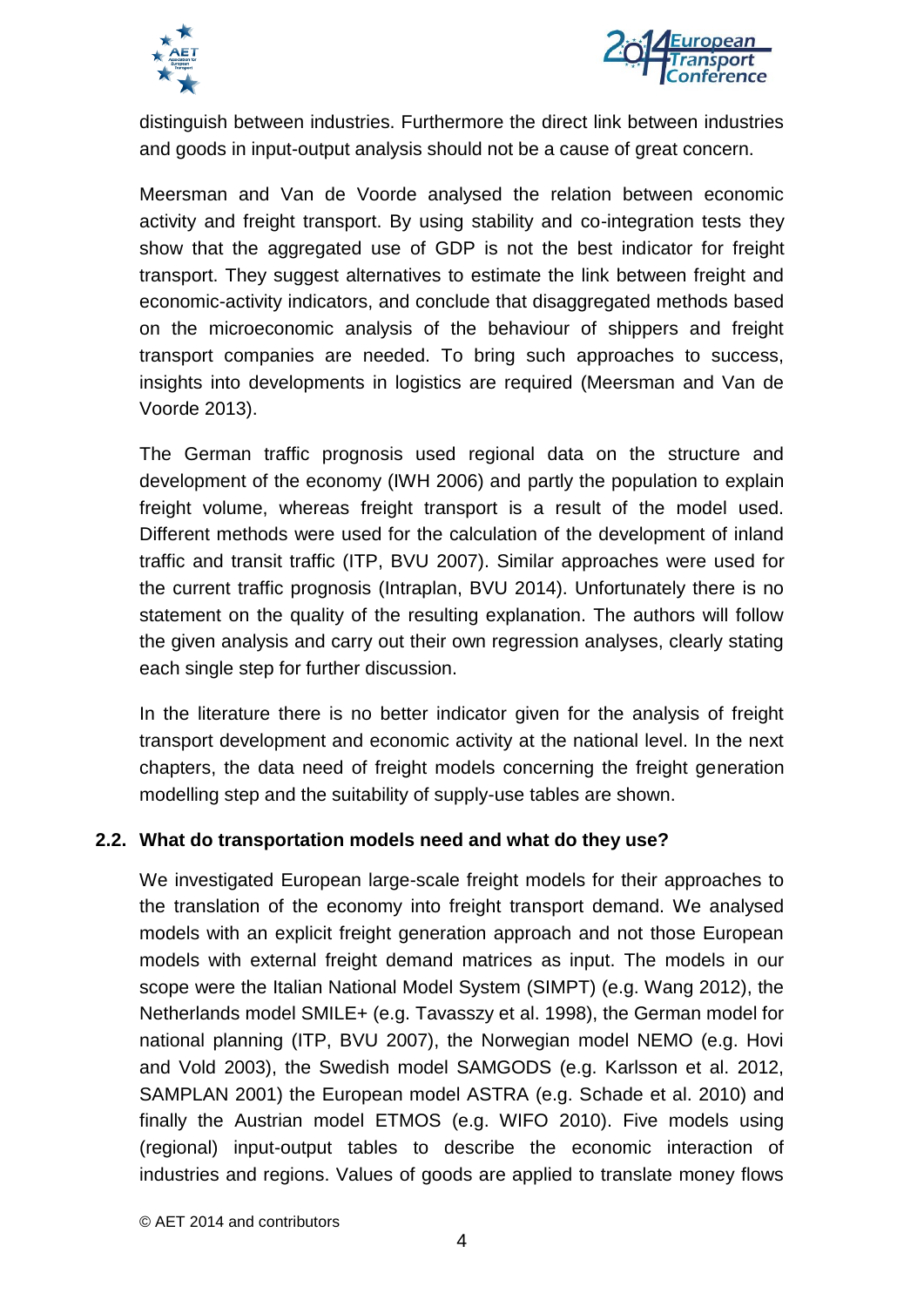



into freight flows. To find the right value of goods is a challenge because their values vary strongly between regions, industries, value-chain levels, etc. Supply-use tables are used in SMILE+ to create product chains and production networks. The next step in SMILE+ handles trade and describes economic activity. Thereafter a complex consideration of logistics translates economic activities into transportation. The German national planning model has integrated functions of the generation and attraction of goods. Within these functions for each good structure, values are weighted. The structure values consist of the GVA of up to three industries and sometimes the population. There is no publication on how the used structural values correlate to the freight volume demand, so the status assessment is not possible for externals.

The major indicator in models is GDP. "There are good reasons to use GDP, or any other indicator of economic output, as the freight flows are nothing more than the physical representation of the trade patterns captured in these indicators" (Holguin-Veras et al. 2011, p. 19). Moreover we see that these models need a conversion from money into freight. However, this conversion is crucial and affected by a lack of suitable data. A methodology to overcome this data lack is helpful therefore.

#### **2.3. The relevance of supply-use tables for freight transportation**

Economy interaction occurs with money flows, information flows and product exchange. For freight transportation concerns, we are interested in the product exchange or, more precisely, in the goods flows. Money flows and freight flows can be different. For example: when the freight has interim stops for consolidation or a mode shift, each single trip will be counted in the statistics. That means the same ton of freight can be counted several times. This logistics dimension between economic relation and economic freight exchange is difficult to capture. There is a natural difference in statistics on the production of goods and their transport.

The general information how an industry is related to which products on the supply and on the use side is contained in supply-use tables (also known as make-use tables). Supply-use tables are a subset of input-output tables. While, in input-output-tables, the relationship between business sectors to business sectors is shown, in supply-use tables the business sectors are related to products. Supply tables consider the cost of production from a business sector to a product. Use tables reveal the use of products by industry with delivery costs. Reading supply tables row by row (product by product), it is possible to evaluate the contribution of an economic sector to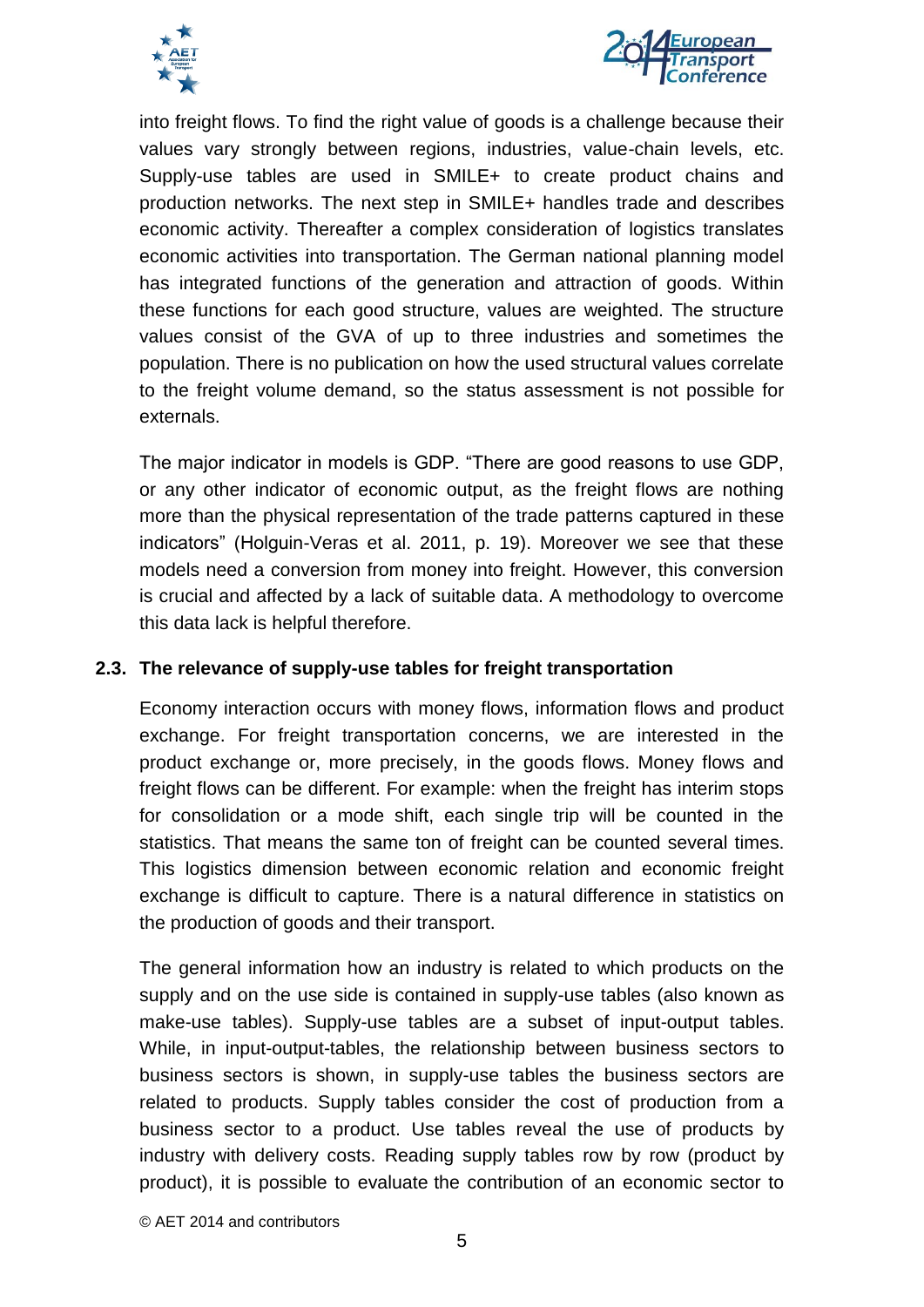



the production of a particular product group. The unit in which the relation is expressed is generally basic prices. Use tables, read product by product, show the input of products to industries at purchasers' prices (EUROSTAT 2008, p. 138 and pp. 18-29).

To overcome the gap between economic and transport statistics we need a synthetic indicator. This indicator translates economic activity into related freight transport demand. The development of such an indicator is applied in the next chapter. A detailed example of the calculation process is given for the type of good 'metal products'.

# **3. THE DEVELOPMENT OF AN ECONOMIC INDICATOR TO EXPLAIN FREIGHT TRANSPORTATION DEMAND**

In this chapter we provide the methodology to the developed indicator and utilized data. We did two major steps of work for the economic indicator. The first step was the use of the information on how much the industries supply or use specific products. GVA is our main descriptive factor for economic development. The second step is the reference of products to transported goods.

# **3.1. Added value with products**

The database of supply-use tables is available at EUROSTAT for the years 1995-2007 (EUROSTAT 2013a). In this period the industries are classified in NACE rev. 1.1 [\(Nomenclature](http://en.wikipedia.org/wiki/Nomenclature) statistique des activités économiques dans la Communauté européenne) and the products are classified in CPA 2002 (*Classification* of Products by Activity). The GVA in the NACE rev. 1 classification is also available for this period on EUROSTAT (EUROSTAT 2013b). In our research, we used a sample of these data for Germany.

First we had to build a production function and a consumption function with the variable GVA in form of Eq. 1 for each product.

Using the supply tables' information per row enables us to know which industries produce the same products. To obtain  $\alpha$  we scaled each row to 1. This was done for each year. We then processed a specific α for each industry-product combination which can be used in the production function. The scaling was done in the same way for the use tables. Here the value  $\alpha$ expresses the share of an industry to use a product group for value adding. Please note that two separated  $\alpha$  were calculated, one is based on supply tables and one is based on use tables.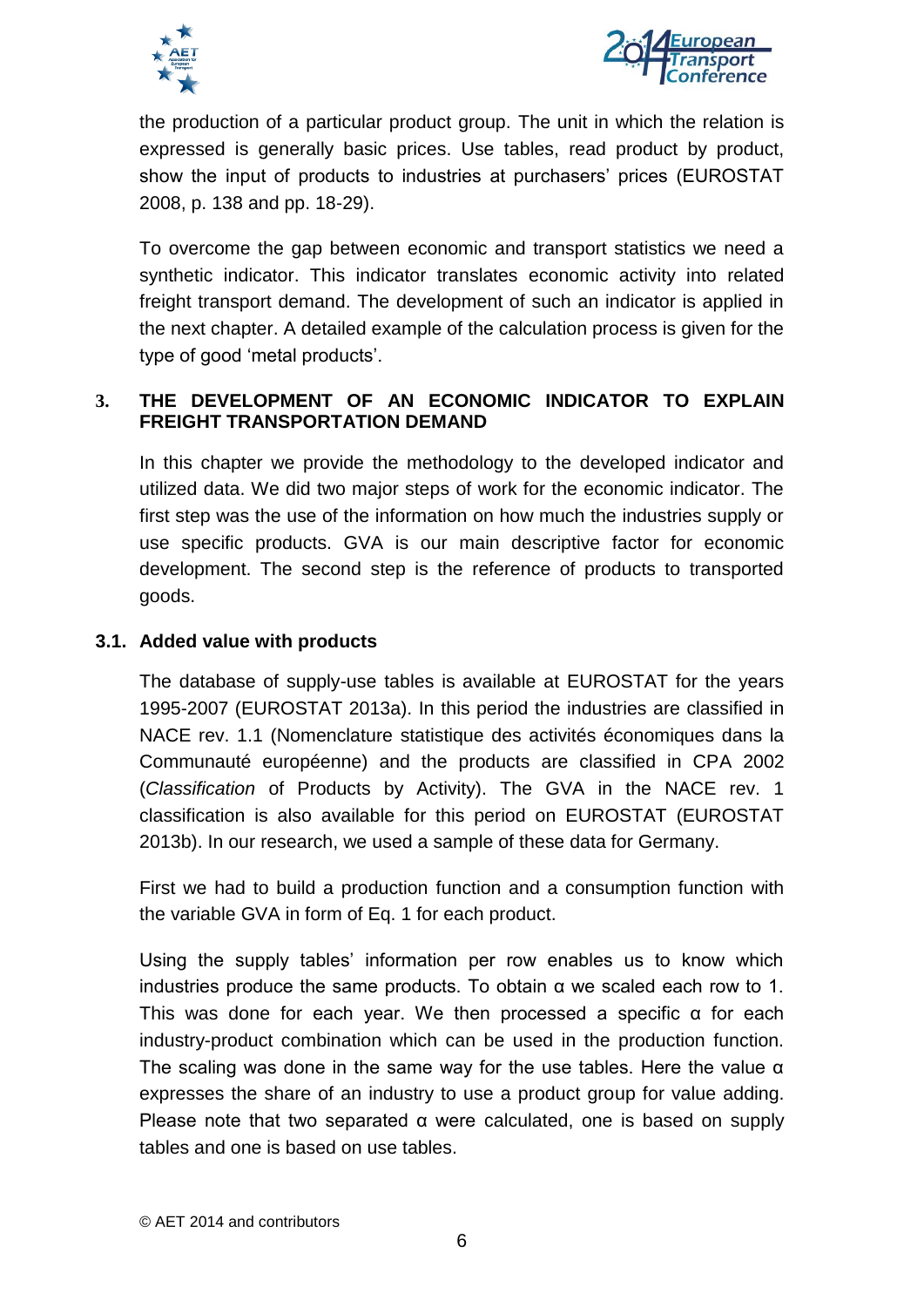



**Equation 1:** 

$$
\widehat{EI}_i = \sum_j (\alpha_{i,j} \cdot GVA_j)
$$

- $\widehat{El}$ : CPA classified economic indicator (€)  $i$ : index for products (CPA divisions)
- $\dot{r}$  index for economic activities (NACE division)
- $\alpha$ : relevance of economic activity *i* for transportation of product i (for each option: use based, supply based, core industry based)  $\sum_i \alpha_{i,i} = 1$  for each product *i*

Multiplying α per industry with the GVA per industry and the summing up per product group finalises the first step of the set-up of the indicator. Please note: because of the two versions of  $\alpha$ , we also obtained two versions of the indicator. Both are used to investigate the relationship between the indicator and freight transportation. However, up to now we have used economic products instead of transport goods, classified in CPA which is an economic classification. Therefore the next step is to refer economic products to transported goods.

# **3.2. Reference of economic products to transported goods**

Transported freight is referred to the classification NST/R until 2007 and economic information is referred to CPA. The first one is counted in tons, the latter one in euros. There is no unique reference of CPA to NST/R. Thus we had to construct a bridge matrix to overcome this data gap [WIFO 2010, pp. 19]. In our case, we want to achieve the level of NST/R-24 where 24 types of goods are distinct. The challenge is to refer 59 products (CPA) to 24 transport goods. A basic notation is that not all economic goods are transported goods. We have to exclude services which may generate traffic but no freight transportation. The CPA contains 59 products numbered from 1 to 95. The physical goods which we may refer to freight transportation on road, rail or waterway, are goods up to number 37 (secondary raw materials). All products thereafter have negligible relevance for freight transportation because of their service character. By the use of relevant literature [Statistisches Bundesamt (2008), Amtsblatt der Europäischen Gemeinschaften (1998), WIFO (2010), TRAFICO et al. (2009), Eurostat (2014) and STATISTIK AUSTRIA (2014)] we created a bridge matrix with a key that enables us to refer CPA classified goods to NST/R-24 classified goods. The reference key is hard to validate because there is no opportunity to prove it because of the lack of data. In the future this will have less relevance because the NST-2007 classification has been introduced since 2007 and can be referred directly to CPA classified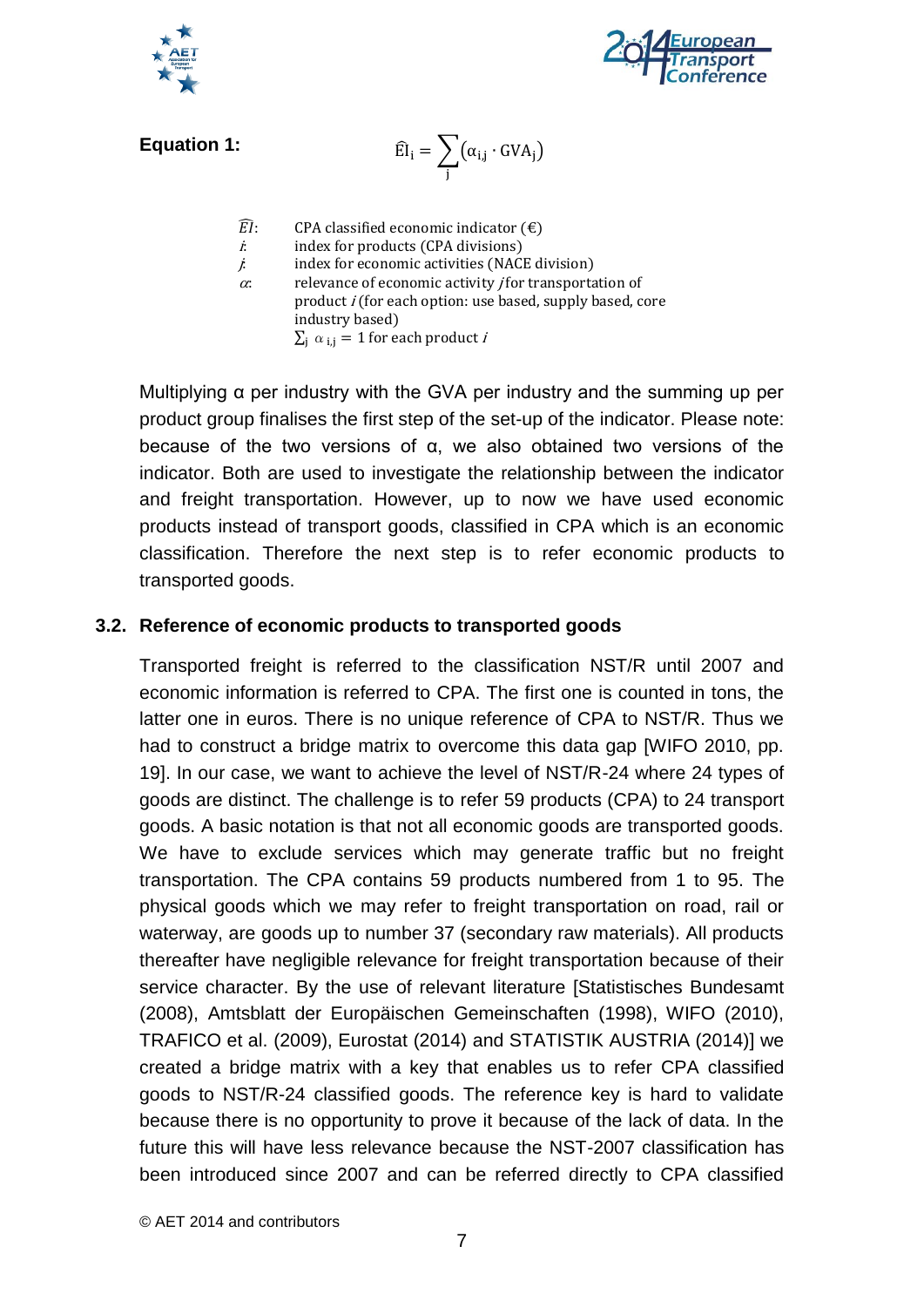



goods. Unfortunately at the moment we are lacking time-series data for NST-2007 classified goods which are necessary for the statistical analysis. The bridge matrix we developed and applied is shown in [Table 1](#page-7-0) and can be read using Eq. 2.

# **Equation 2:**  $E$

$$
I_k = \sum_i (\widehat{EI}_i \cdot \beta_{i,k})
$$

- *EI*: economic indicator  $(\epsilon)$
- $\widehat{El}$ : CPA classified economic indicator (€)
- $i$ : index for products (CPA divisions 1-37)
- k: index for commodities (NST/R-24 with 24 sub-chapters)
- $\beta$ : weight of product (CPA) for commodity (NST)
	- $\sum_i \beta_{i,k} = 1$  for each commodity k

#### <span id="page-7-0"></span>**Table 1:** Bridge matrix from CPA to NST/R-24 classified goods

| NSTR24 | <b>CPA</b> | β            | NSTR <sub>24</sub> | <b>CPA</b> | β            | NSTR <sub>24</sub> | CPA | β            |
|--------|------------|--------------|--------------------|------------|--------------|--------------------|-----|--------------|
| 01     | 01         | 0.33         | 13                 | 27         | 0.51         | 24                 | 01  | 0.1          |
| 02     | 01         | 0.36         | 14                 | 26         | 0.88         | 24                 | 05  | 0.2          |
| 03     | 01         | 0.12         | 15                 | 14         | $\mathbf{1}$ | 24                 | 12  | $\mathbf{1}$ |
| 03     | 05         | 0.34         | 16                 | 24         | 0.09         | 24                 | 15  | 0.1          |
| 04     | 02         | $\mathbf{1}$ | 16                 | 25         | 0.06         | 24                 | 16  | 0.8          |
| 04     | 20         | $\mathbf{1}$ | 17                 | 24         | 0.01         | 24                 | 17  | 0.3          |
| 05     | 17         | 0.07         | 17                 | 25         | 0.01         | 24                 | 18  | 0.3          |
| 05     | 18         | 0.07         | 18                 | 24         | 0.85         | 24                 | 19  | 0.3          |
| 05     | 19         | 0.07         | 18                 | 25         | 0.59         | 24                 | 21  | 0.2          |
| 05     | 36         | 0.06         | 19                 | 21         | 0.8          | 24                 | 22  | $\mathbf{1}$ |
| 05     | 37         | 0.07         | 20                 | 29         | 0.8          | 24                 | 24  | 0.05         |
| 06     | 15         | 0.9          | 20                 | 30         | 0.33         | 24                 | 25  | 0.34         |
| 06     | 16         | 0.2          | 20                 | 31         | 0.7          | 24                 | 26  | 0.05         |
| 07     | 01         | 0.09         | 20                 | 32         | 0.33         | 24                 | 27  | 0.05         |
| 07     | 05         | 0.46         | 20                 | 33         | 0.33         | 24                 | 28  | 0.1          |
| 08     | 10         | $\mathbf{1}$ | 20                 | 34         | 0.9          | 24                 | 29  | 0.2          |
| 09     | 11         | 0.01         | 20                 | 35         | 0.9          | 24                 | 30  | 0.67         |
| 09     | 23         | 0.01         | 21                 | 28         | 0.22         | 24                 | 31  | 0.3          |
| 10     | 11         | 0.99         | 21                 | 27         | 0.16         | 24                 | 32  | 0.67         |
| 10     | 23         | 0.99         | 22                 | 26         | 0.07         | 24                 | 33  | 0.67         |
| 11     | 13         | 0.92         | 23                 | 17         | 0.63         | 24                 | 34  | 0.1          |
| 11     | 27         | 0.25         | 23                 | 18         | 0.63         | 24                 | 35  | 0.1          |
| 12     | 13         | 0.08         | 23                 | 19         | 0.63         | 24                 | 36  | 0.34         |
| 12     | 27         | 0.03         | 23                 | 36         | 0.6          | 24                 | 37  | 0.25         |
| 13     | 28         | 0.68         | 23                 | 37         | 0.68         |                    |     |              |

For the correlation analysis between economic activity and freight transportation, we used EUROSTAT data for the transport modes of road (EUROSTAT 2012), rail (EUROSTAT 2013c) and inland waterways (EUROSTAT 2013d) as the transported tonnage in our research. The data covers domestic German freight transport, the import and the export of freight. In [Table 2](#page-8-0) the amount of freight per type of good and the development of the sum of transported tons over the transport modes for the available period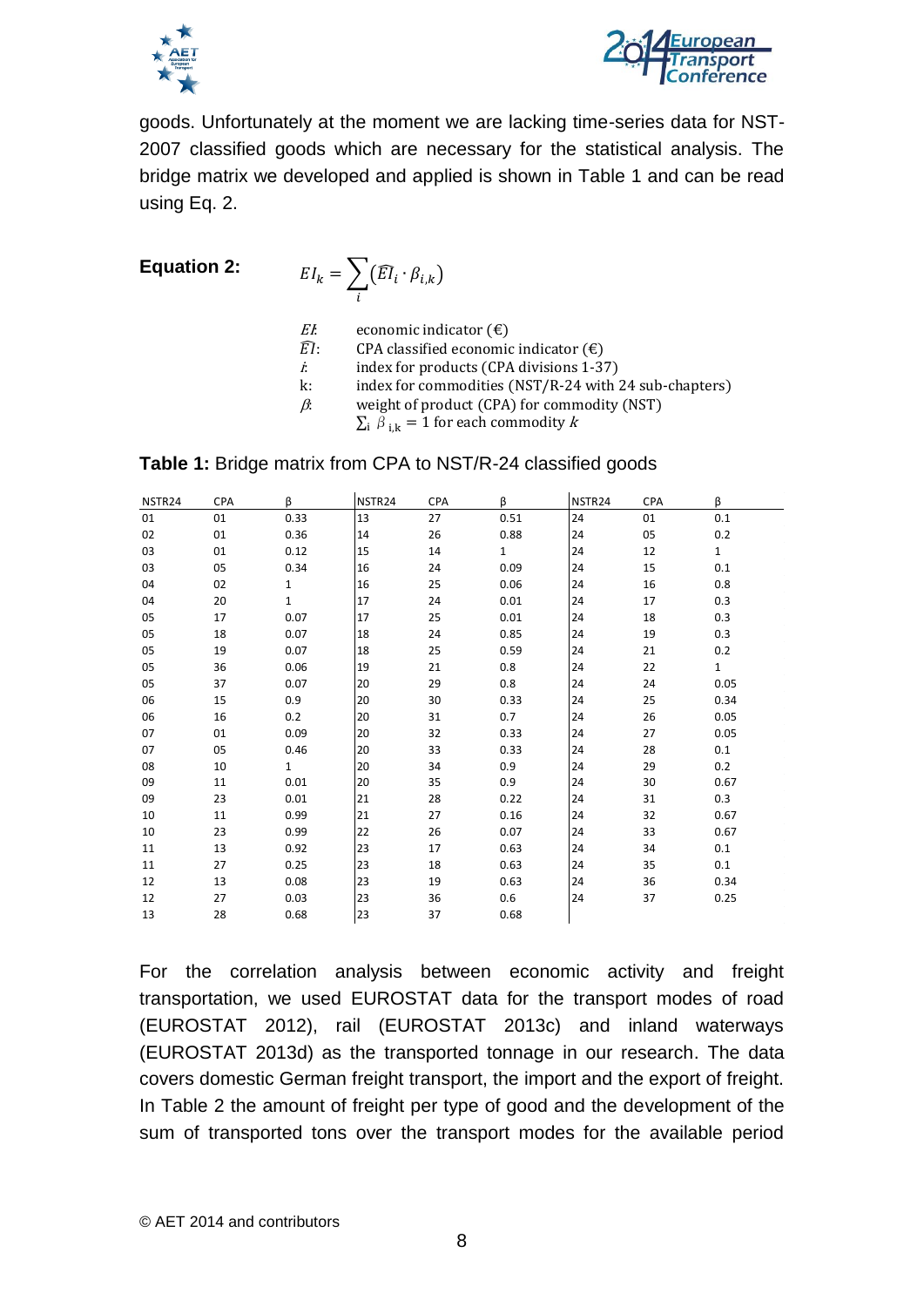



1999-2007 is shown. These data are the reference for freight transport in the correlation analysis.

In the next chapter, we demonstrate the calculation of the economic indicator for the product group NST/R-13 (metal products). The correlation of the economic indicator for all types of goods and the transported freight is shown in chapter 4.

<span id="page-8-0"></span>**Table 2:** Transported type of goods in Germany by road, rail and inland waterways in sum from 1999-2007

| Type of        |           |           |           |           | Amount in 1000t |           |           |           |           | Share in |
|----------------|-----------|-----------|-----------|-----------|-----------------|-----------|-----------|-----------|-----------|----------|
| qood           | 1999      | 2000      | 2001      | 2002      | 2003            | 2004      | 2005      | 2006      | 2007      | 2007     |
|                | 41,639    | 43,424    | 41,210    | 40.711    | 35,825          | 34,453    | 40,930    | 39,969    | 39,309    | 1.0%     |
| 2              | 30,418    | 43.711    | 35,025    | 32,902    | 32,275          | 34,359    | 34,308    | 35,020    | 36,093    | 0.9%     |
| 3              | 16,495    | 17,854    | 15,163    | 17,612    | 18,185          | 18,971    | 20,141    | 15,978    | 22,418    | 0.6%     |
| 4              | 74.146    | 81.702    | 75,938    | 68.958    | 66,411          | 72.076    | 80.760    | 88.860    | 97,940    | 2.6%     |
| 5              | 17,226    | 24,958    | 20,259    | 19,379    | 15,716          | 17,875    | 17,432    | 17,676    | 20,452    | 0.5%     |
| 6              | 325,180   | 337,310   | 336,953   | 337,692   | 350,715         | 360,428   | 371,603   | 375,967   | 390,881   | 10.2%    |
| $\overline{7}$ | 14.782    | 14,363    | 16,259    | 16,082    | 17,012          | 18,488    | 20,987    | 22,722    | 26,743    | 0.7%     |
| 8              | 103.520   | 104,727   | 99,007    | 98,062    | 99,826          | 102,576   | 95,339    | 100,639   | 103,930   | 2.7%     |
| 9              | 2.091     | 1.857     | 2,108     | 1,652     | 1,510           | 1,432     | 1,734     | 1,376     | 1,288     | 0.0%     |
| 10             | 200.885   | 187.886   | 197.611   | 176.074   | 178.611         | 184.701   | 190.171   | 198.824   | 190.144   | 5.0%     |
| 11             | 93.579    | 103,144   | 91,824    | 89,896    | 84,530          | 91,824    | 87.013    | 97,141    | 98,258    | 2.6%     |
| 12             | 11,476    | 14,931    | 12,618    | 10,197    | 8,486           | 8,313     | 8,516     | 9,190     | 10,115    | 0.3%     |
| 13             | 153.967   | 150,479   | 160,020   | 148,537   | 148,769         | 158,734   | 150,849   | 171,428   | 182,684   | 4.8%     |
| 14             | 255.411   | 241,917   | 227,601   | 202,186   | 204,309         | 211,719   | 198,255   | 207,097   | 194,629   | 5.1%     |
| 15             | 1,673,506 | 1,448,918 | 1,369,343 | 1,285,500 | 1,249,811       | 1,224,658 | 1,190,481 | 1,247,546 | 1,276,588 | 33.4%    |
| 16             | 35.242    | 36.989    | 33,552    | 33,637    | 33,995          | 35,539    | 34,260    | 36,949    | 39,215    | 1.0%     |
| 17             | 3.882     | 3,555     | 3.058     | 3.671     | 3,823           | 3.546     | 4.068     | 4,509     | 4,298     | 0.1%     |
| 18             | 243.928   | 239.406   | 221.310   | 213.079   | 226.677         | 233.575   | 234,360   | 243.762   | 256,980   | 6.7%     |
| 19             | 33,910    | 35,737    | 36,731    | 33,908    | 34,956          | 36,439    | 35,803    | 36,957    | 37,982    | 1.0%     |
| 20             | 107,225   | 114,580   | 123,745   | 118,624   | 122,117         | 131,651   | 136,294   | 146,764   | 153,078   | 4.0%     |
| 21             | 38,289    | 43,986    | 47,669    | 47,155    | 44,458          | 46,516    | 46,015    | 53,039    | 56,830    | 1.5%     |
| 22             | 25,125    | 23.137    | 20.775    | 22.816    | 21,424          | 21,138    | 20.809    | 21,922    | 20.930    | 0.5%     |
| 23             | 148.768   | 145.166   | 145,870   | 148,999   | 155,305         | 165,473   | 165.492   | 172,589   | 185,922   | 4.9%     |
| 24             | 214,405   | 248,249   | 250,911   | 240,629   | 263,069         | 276,675   | 318,362   | 346,893   | 375,090   | 9.8%     |
| Total          | 3.865.093 | 3.707.985 | 3.584.561 | 3.407.959 | 3.417.812       | 3.491.158 | 3.503.983 | 3.692.815 | 3.821.798 | 100.0%   |

# **3.3. Example of the calculation of the indicator for the NST/R-24 product group 6**

In this chapter, the processing steps to obtain the indicator are demonstrated for the NST/R-24 type of good 13 (metal products) to provide a comprehensible tool to repeat our methodology. The processing is the same for supply and for use tables (SUT), therefore we limit our depiction to the calculation based on supply tables.

As we can see i[nTable 1,](#page-7-0) the CPA products '27' and '28' are relevant for NST/R-24 product 13.

The first processing step is the calculation of the weighting factors  $(\alpha)$ . The SUT are evaluated horizontally: the contribution of each industry to each product group is measured in production values (PV) and consumption values (CV). The weighting factor is the percentage of a PV to the sum over the PV or the CV to the sum over the CV. The row sum of the weighting factors per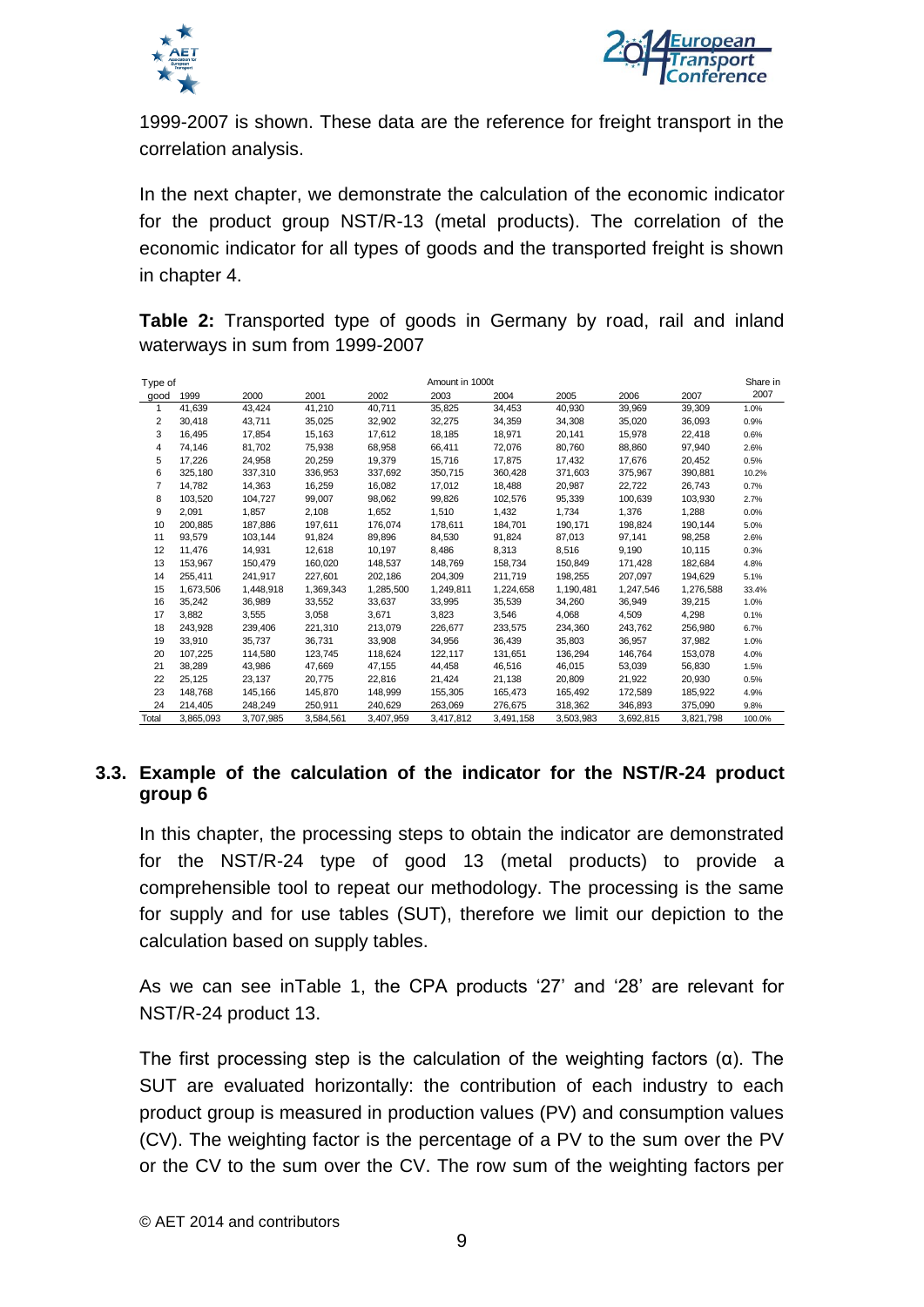



product group is 1. The resulting weighting factors for the product group 13 when using the supply table for the years 1999-2007 are shown in Table 3. Please note that we have turned all following tables by 90° to obtain a better depiction1.

The second processing step is the set-up of a production and a consumption function for each product group. The function has the form as shown in Eq. 1. The GVA of an industry (EUROSTAT 2013b, see Table 9 in attachment) is multiplied with the specific weighting factors  $\alpha_{i,i}$ . Thereafter the sum over the production function or the consumption function was built to obtain the indicator classified per CPA (see Table 4).

The third processing step is the transformation of the CPA classified indicator to an NST/R-24 classified indicator under the use of [Table 1.](#page-7-0) The specific formula for the NST/R-24 group 13 is given in Eq. 3.

| <b>Equation 3:</b> | $EI_{13,y} = \widehat{EI}_{27,y} \cdot 0.51 + \widehat{EI}_{28,y} \cdot 0.68$ |  |
|--------------------|-------------------------------------------------------------------------------|--|
|                    | economic indicator $(f)$                                                      |  |

*EI*: economic indicator  $(\epsilon)$  $\widehat{E}$ : CPA classified economic indicator (€) <sup>y</sup>: year

The final indicator for NST/R-24 (13), based on the supply tables, is shown in Table 4 for each year. The related tonnage of the NST/R-24 type of good 13 is referred to the years (see Table 2).

A linear regression between the indicator and the tonnage of NST/R-24 (13) can be done now. The result of the correlation analysis in our example is R2=0.8244 (see Fig. 1).

In the following section, we show the results of the described methodology applied for Germany and for all 24 types of transported goods.

l  $<sup>1</sup>$  Normally SUTs have the products in the rows and industries in the columns.</sup>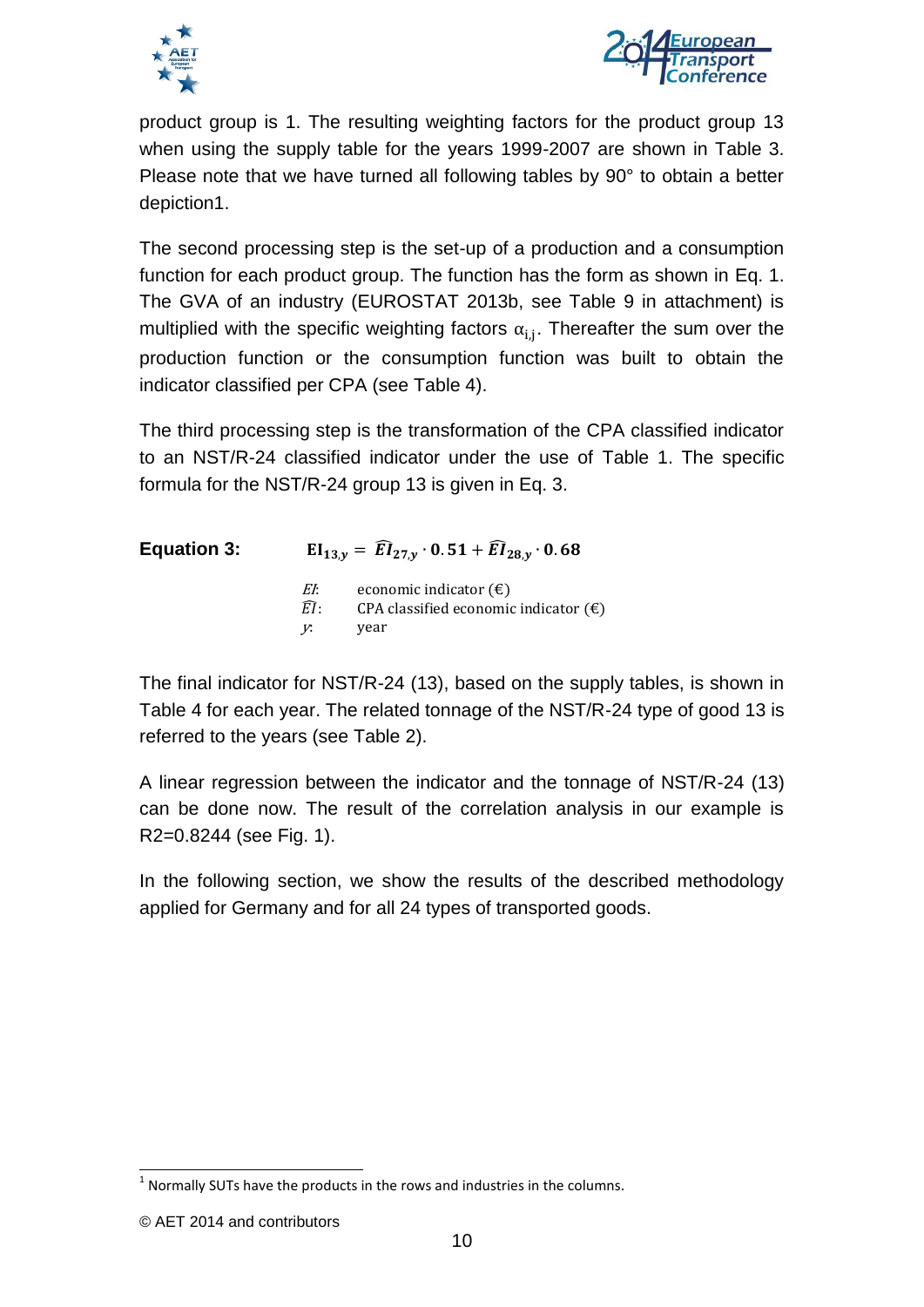



|      | <b>CPA28</b>            |                 |           |         | 0.00012 | 0.00042 | 0.00001 | 0.00004       | 0.00073 | 0.00004 |         | 0.00002      | 0.00035        | 0.00715 | 0.00184 | 0.01705 | 0.92323 | 0.01458 | 0.00041 | 0.00489 | 0.00011 | 0.00061 | 0.00442 | 0.00190 | 0.00577 |         | 0.00032 | 0.00007 | 0.01035 |         | 0.00114 | 0.00018       |         | 0.00116 |           | 0.00272 |       | 0.00035     | 1.0   |
|------|-------------------------|-----------------|-----------|---------|---------|---------|---------|---------------|---------|---------|---------|--------------|----------------|---------|---------|---------|---------|---------|---------|---------|---------|---------|---------|---------|---------|---------|---------|---------|---------|---------|---------|---------------|---------|---------|-----------|---------|-------|-------------|-------|
| 2007 | <b>CPA 27</b>           | $\circ$         |           | 0.00001 | 0.00011 |         |         |               |         |         |         |              | 0.00525        | 0.00094 | 0.00012 | 0.96353 | 0.01247 | 0.00410 |         | 0.00378 | 0.00003 | 0.00001 | 0.00156 | 0.00033 | 0.00051 | 0.00074 |         |         |         |         | 0.00478 |               |         | $\circ$ |           | $\circ$ |       | 0.00174     | 1.0   |
|      | <b>CPA 28</b>           | 3.771E-05       |           |         | 0.00013 | 0.00045 | 0.00001 | 0.00005       | 0.00082 | 0.00006 | 0.00001 | 0.00003      | 0.00026        | 0.00733 | 0.00162 | 0.01665 | 0.92172 | 0.01555 | 0.00053 | 0.00501 | 0.00044 | 0.00058 | 0.00597 | 0.00167 | 0.00230 |         | 0.00033 | 0.00008 | 0.01237 |         | 0.00126 | 0.00018       |         | 0.00126 |           | 0.00295 |       | 0.00035     | $1.0$ |
| 2006 | CPA 27                  | $\circ$         |           | 0.00001 | 0.00008 |         |         |               |         |         |         |              | 0.00613        | 0.00096 | 0.00012 | 0.96435 | 0.01133 | 0.00374 | 0.00001 | 0.00396 | 0.00040 | 0.00014 | 0.00169 | 0.00029 | 0.00002 | 0.00011 |         |         |         | $\circ$ | 0.00488 |               |         |         |           | $\circ$ |       | 0.00178     |       |
|      | <b>CPA 28</b>           | $2.072E-05$     |           |         | 0.00013 | 0.00045 | 0.00001 | 0.00005       | 0.00093 | 0.00007 | 0.00001 | 0.00003      | 0.00028        | 0.00739 | 0.00155 | 0.01587 | 0.92047 | 0.01617 | 0.00034 | 0.00474 | 0.00016 | 0.00064 | 0.00839 | 0.00161 | 0.00246 | 0.00002 | 0.00032 | 0.00009 | 0.01153 |         | 0.00126 | 0.00023       |         | 0.00132 |           | 0.00310 |       | 0.00034     | 1.0   |
| 2005 | <b>CPA 27</b>           |                 |           | 0.00001 | 0.00011 |         |         |               |         |         |         |              | 0.00515        | 0.00089 | 0.00017 | 0.96389 | 0.01076 | 0.00581 | 0.00001 | 0.00308 | 0.00040 | 0.00012 | 0.00122 | 0.00048 | 0.00003 | 0.00015 |         |         |         | $\circ$ | 0.00578 |               | $\circ$ |         |           | 0       |       | 0.00194     | 1.0   |
|      | <b>CPA 28</b>           | 2.181E-05       |           |         | 0.00014 | 0.00025 | 0.00001 | 0.00009       | 0.00103 | 0.00005 | 0.00001 | 0.00003      | 0.00034        | 0.00692 | 0.00154 | 0.01610 | 0.91667 | 0.01781 | 0.00029 | 0.00399 | 0.00020 | 0.00061 | 0.00728 | 0.00137 | 0.00275 | 0.00003 | 0.00031 | 0.00010 | 0.01580 |         | 0.00116 | 0.00024       |         | 0.00129 |           | 0.00318 |       | 0.00038     | 1.0   |
| 2004 | <b>CPA 27</b>           |                 |           | 0.00001 | 0.00012 |         |         |               |         | 0.00024 |         |              | 0.00552        | 0.00149 | 0.00036 | 0.96014 | 0.01120 | 0.00635 | 0.00001 | 0.00324 | 0.00046 | 0.00013 | 0.00095 | 0.00074 | 0.00003 | 0.00016 |         | 0       | $\circ$ | 0.00040 | 0.00616 |               |         |         |           | 0       |       | 0.00228     | 1.0   |
|      | <b>CPA 28</b>           | $\circ$         |           | $\circ$ | 0.00014 | 0.00042 | 0.00001 | 0.00008       | 0.00111 | 0.00006 | 0.00001 | 0.00003      | 0.00043        | 0.00866 | 0.00181 | 0.01374 | 0.91247 | 0.01807 | 0.00023 | 0.00374 | 0.00061 | 0.00054 | 0.00959 | 0.00179 | 0.00296 | 0.00003 | 0.00052 | 0.00010 | 0.01547 |         | 0.00165 | 0.00083       |         | 0.00132 |           | 0.00318 |       | 0.00039     | 1.0   |
| 2003 | CPA27                   | $\circ$         |           | $\circ$ | 0.00018 |         | $\circ$ | $\circ$       | $\circ$ | 0.00032 |         | $\circ$      | 0.00547        | 0.00113 | 0.00046 | 0.95866 | 0.01355 | 0.00642 | 0.00002 | 0.00300 | 0.00041 | $\circ$ | 0.00118 | 0.00083 | $\circ$ | 0.00016 | $\circ$ | $\circ$ | $\circ$ | 0.00048 | 0.00512 | $\circ$       | $\circ$ | $\circ$ |           | $\circ$ |       | 0.00263     | 1.0   |
|      | CPA 28                  | $\circ$         |           | 0.00004 | 0.00013 | 0.00042 | 0.00001 | 0.00008       | 0.00181 | 0.00006 | 0.00012 | 0.00002      | 0.00045        | 0.00788 | 0.00205 | 0.01519 | 0.91630 | 0.01918 | 0.00060 | 0.00352 | 0.00052 | 0.00072 | 0.01111 | 0.00175 | 0.00342 | 0.00001 | 0.00046 | 0.00009 | 0.00647 |         | 0.00171 | 0.00086       |         | 0.00142 |           | 0.00323 |       | 0.00040     | 1.0   |
| 2002 | CPA 27                  | $\circ$         |           | $\circ$ | 0.00018 |         |         |               |         |         |         |              | 0.00566        | 0.00102 | 0.00053 | 0.95775 | 0.01331 | 0.00650 | $\circ$ | 0.00317 | 0.00040 | 0.00019 | 0.00233 | 0.00063 | 0.00004 | 0.00016 |         | c       | $\circ$ | 0.00047 | 0.00508 |               | $\circ$ | $\circ$ |           | 0       |       | 0.00261     | $1.0$ |
|      | <b>CPA 28</b>           | $\circ$         |           | 0.00001 | 0.00020 | 0.00021 | 0.00001 | 0.00009       | 0.00155 | 0.00008 |         | 0.00002      | 0.00031        | 0.00586 | 0.00192 | 0.01587 | 0.92730 | 0.01553 | 0.00058 | 0.00356 | 0.00039 | 0.00165 | 0.00788 | 0.00158 | 0.00315 | $\circ$ | 0.00045 | 0.00009 | 0.00844 |         | 0.00171 | 0.00017       |         | 0.00082 |           | 0.00022 |       | 0.00033     | 1.0   |
| 2001 | 27<br>CPA               | $\circ$         |           | 0.00003 | 0.00015 |         |         |               |         |         |         | 0<br>0.00537 |                | 0.00170 | 0.00045 | 0.95381 | 0.01560 | 0.00724 |         | 0.00349 | 0.00041 |         | 0.00298 | 0.00045 | 0.000   | 0.00014 |         |         |         |         | 0.00587 |               |         |         |           | $\circ$ |       | 0.00227     | Ō.    |
|      | <b>CPA 28</b>           | $\circ$         |           | 0.00001 | 0.00015 | 0.00015 | 0.00001 | 0.00008       | 0.00155 | 0.00008 |         | 0.00002      | 0.00031        | 0.00622 | 0.00190 | 0.01667 | 0.92076 | 0.01557 | 0.00085 | 0.00404 | 0.00021 | 0.00164 | 0.00696 | 0.00151 | 0.00321 |         | 0.00040 | 0.00009 | 0.01123 |         | 0.00139 | 0.00028       |         | 0.00139 |           | 0.00299 |       | 0.00034     | 1.0   |
| 2000 | <b>CPA 27</b>           | $\circ$         |           | 0.00009 | 0.00019 |         |         |               |         |         |         |              | 0.00895        | 0.00164 | 0.00101 | 0.94620 | 0.01906 | 0.00600 |         | 0.00392 | 0.00044 | 0.00042 | 0.00228 | 0.00058 | 0.00005 | 0.00014 |         |         |         |         | 0.00677 |               |         |         |           |         |       | 0.00227     | 1.0   |
|      | <b>CPA 28</b>           | $\circ$         |           | 0.00002 | 0.00013 | 0.00013 | 0.00001 | 0.00007       | 0.00149 | 0.00011 | 0.00001 | 0.00002      | 0.00027        | 0.00650 | 0.00203 | 0.01508 | 0.92104 | 0.02139 | 0.00037 | 0.00409 | 0.00021 | 0.00153 | 0.00733 | 0.00196 | 0.00337 |         | 0.00044 | 0.00007 | 0.00928 |         | 0.00077 | 0.00084       |         | 0.00084 |           | 0.00018 |       | 0.00041     | 1.0   |
| 1999 | <b>CPA 27</b>           |                 |           | 0.00004 | 0.00023 |         |         |               |         | 0.00002 |         |              | 0.01802        | 0.00113 | 0.00062 | 0.93253 | 0.01899 | 0.00625 |         | 0.00381 | 0.00045 |         | 0.00225 | 0.00058 | 0.00021 |         |         |         | 0.00676 |         | 0.00497 |               |         |         |           |         |       | 0.003154    | $1.0$ |
|      | <b>NACE</b><br>$1 - 10$ | $\overline{11}$ | $12 - 13$ | 14      |         |         |         | $\frac{9}{1}$ |         |         |         |              | $\overline{a}$ |         | 26      |         |         |         |         |         |         |         |         |         |         |         | 40      |         |         |         |         | 5 5 5 5 5 6 6 |         |         | $51 - 62$ | $63$    | 64-73 | 75-95<br>74 | sum   |

#### **Table 3:** Table of the supply-table based weighting factors  $(\alpha_{i,j})$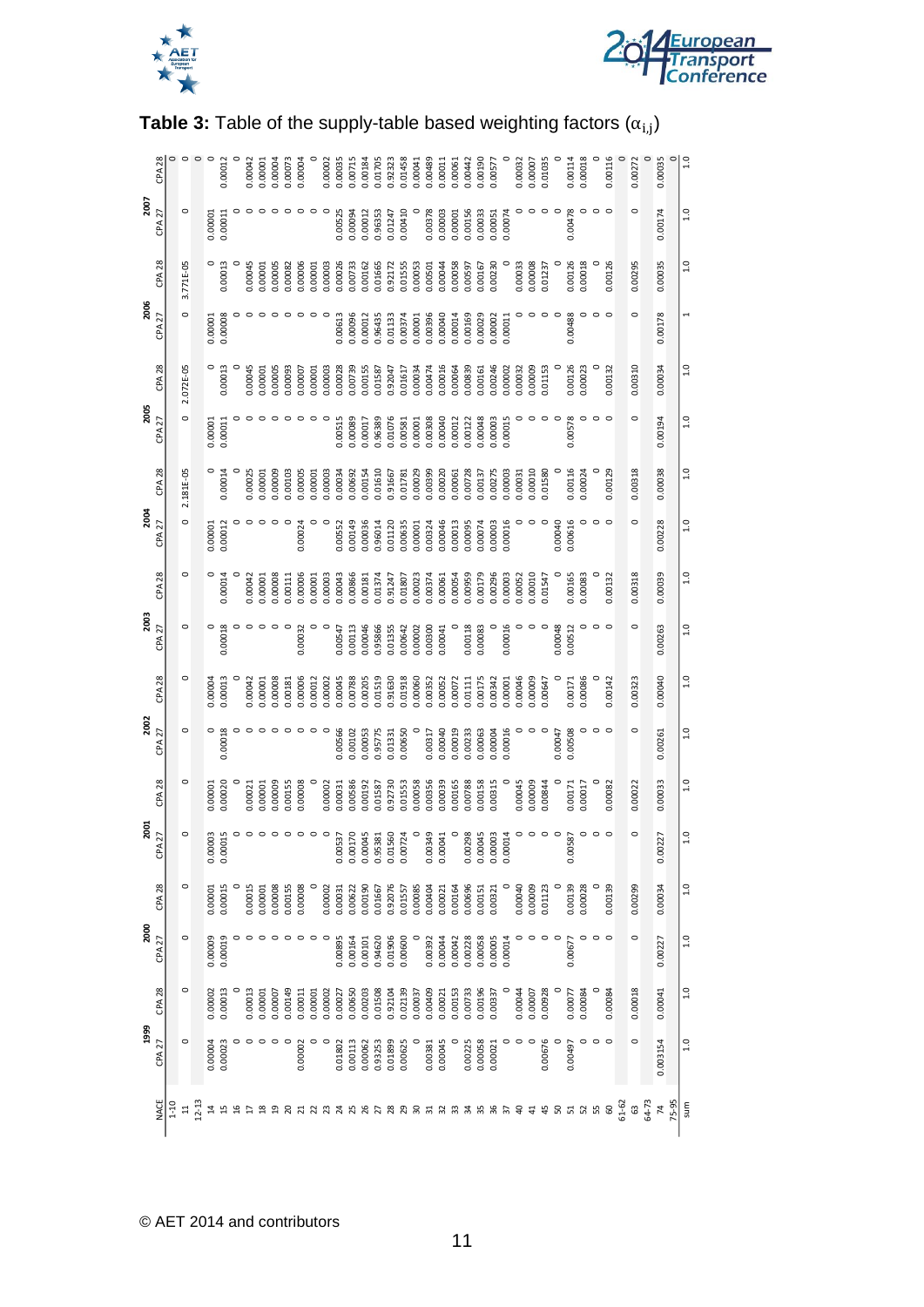



|                                |  |  | Table 4: Table of the supply-table-based CPA classified indicator |  |  |
|--------------------------------|--|--|-------------------------------------------------------------------|--|--|
| (f(GVA) <sub>[27,28],j</sub> ) |  |  |                                                                   |  |  |

|            | <b>CPA 28</b>                |          |       |          |  |               |                    | $\begin{array}{l} 39.25 \text{ } 29.25 \text{ } 20.25 \text{ } 20.25 \text{ } 20.25 \text{ } 20.25 \text{ } 20.25 \text{ } 20.25 \text{ } 20.25 \text{ } 20.25 \text{ } 20.25 \text{ } 20.25 \text{ } 20.25 \text{ } 20.25 \text{ } 20.25 \text{ } 20.25 \text{ } 20.25 \text{ } 20.25 \text{ } 20.25 \text{ } 20.25 \text{ } 20.25 \text{ } 20$ |  |  |                 |  |  |  |  |  |  |  |  |  |  |          |                          |                          | 47,205.1     |
|------------|------------------------------|----------|-------|----------|--|---------------|--------------------|--------------------------------------------------------------------------------------------------------------------------------------------------------------------------------------------------------------------------------------------------------------------------------------------------------------------------------------------------|--|--|-----------------|--|--|--|--|--|--|--|--|--|--|----------|--------------------------|--------------------------|--------------|
|            | 2007<br>CPA 27               |          | 0.00  |          |  |               |                    |                                                                                                                                                                                                                                                                                                                                                  |  |  |                 |  |  |  |  |  |  |  |  |  |  | $\alpha$ | 357.27                   |                          | 22,961.32    |
|            | CPA 28                       |          | 0.05  |          |  |               |                    |                                                                                                                                                                                                                                                                                                                                                  |  |  |                 |  |  |  |  |  |  |  |  |  |  |          | 0.12<br>66.12            | 0.00                     | 46,730.69    |
|            | 2006<br>CPA 27               |          | 0.00  |          |  |               |                    |                                                                                                                                                                                                                                                                                                                                                  |  |  |                 |  |  |  |  |  |  |  |  |  |  |          | 337.24<br>337.24         |                          | 23,380.60    |
|            | CPA 28                       |          | 0.02  |          |  |               |                    |                                                                                                                                                                                                                                                                                                                                                  |  |  |                 |  |  |  |  |  |  |  |  |  |  |          | 61.4                     |                          | 40,421.29    |
|            | 2005<br>CPA 27               |          | 0.00  |          |  |               |                    |                                                                                                                                                                                                                                                                                                                                                  |  |  |                 |  |  |  |  |  |  |  |  |  |  |          | $0.000$<br>00.00         | ē.                       | 19,748.9     |
|            | <b>CPA 28</b>                |          |       |          |  |               |                    |                                                                                                                                                                                                                                                                                                                                                  |  |  |                 |  |  |  |  |  |  |  |  |  |  |          | 0.00<br>64.70            | 0.00                     | 40,744.7     |
|            | 2004<br>CPA 27               |          | 0.00  |          |  |               |                    |                                                                                                                                                                                                                                                                                                                                                  |  |  |                 |  |  |  |  |  |  |  |  |  |  |          | 0.00<br>385.74           | 0.00                     | 17,924.44    |
|            | <b>CPA 28</b>                |          |       |          |  |               |                    |                                                                                                                                                                                                                                                                                                                                                  |  |  |                 |  |  |  |  |  |  |  |  |  |  | 0.00     | 65.0                     |                          | 39,841.22    |
| <b>200</b> | [in Mio<br>CPA <sub>27</sub> |          | 0.00  |          |  |               |                    |                                                                                                                                                                                                                                                                                                                                                  |  |  |                 |  |  |  |  |  |  |  |  |  |  |          | 443.98                   | $\alpha$                 | 17,935.3     |
|            | CPA 28                       |          | 0.00  |          |  |               |                    |                                                                                                                                                                                                                                                                                                                                                  |  |  |                 |  |  |  |  |  |  |  |  |  |  |          | o.a<br>Ga.ip<br>O.oc     |                          | 37,998.3     |
|            | 2002<br>CPA 27               |          | 0.00  |          |  |               |                    |                                                                                                                                                                                                                                                                                                                                                  |  |  |                 |  |  |  |  |  |  |  |  |  |  | 0.00     | 419.94                   | $\overline{0}$           | 19,143.3     |
|            | CPA 28                       |          | 0.00  |          |  |               | 0.0<br>0.0<br>11.6 |                                                                                                                                                                                                                                                                                                                                                  |  |  |                 |  |  |  |  |  |  |  |  |  |  | 0.00     | 53.61                    |                          | 39,749.25    |
|            | 2001<br>CPA 27               |          | 0.00  |          |  | $rac{8}{100}$ | 0.00               |                                                                                                                                                                                                                                                                                                                                                  |  |  | 16 <sub>1</sub> |  |  |  |  |  |  |  |  |  |  |          |                          | $0.00$<br>364.02<br>0.00 | 254.49<br>19 |
|            | CPA 28                       |          |       |          |  |               |                    |                                                                                                                                                                                                                                                                                                                                                  |  |  |                 |  |  |  |  |  |  |  |  |  |  |          | 0.00<br>52.50<br>0.00    |                          | 40,499.7     |
| 2000       | CPA 27                       |          | 0.00  |          |  |               |                    |                                                                                                                                                                                                                                                                                                                                                  |  |  |                 |  |  |  |  |  |  |  |  |  |  |          |                          | $0.00$<br>355.28         | 17,001.15    |
|            | CPA 28                       |          |       |          |  |               |                    |                                                                                                                                                                                                                                                                                                                                                  |  |  |                 |  |  |  |  |  |  |  |  |  |  |          | $0.000$<br>59.32<br>0.00 |                          | 37,205.56    |
| 1999       | CPA27                        |          | 0.00  |          |  |               |                    |                                                                                                                                                                                                                                                                                                                                                  |  |  |                 |  |  |  |  |  |  |  |  |  |  |          | 0.00<br>450.87           | 0.00                     | 19,388.45    |
|            | <b>NACE</b>                  | $1 - 10$ | $\Xi$ | $2 - 14$ |  |               |                    | されけ 3 けのたとなれたあためのほとをおます 3 でんれおい 12 12 13 13 13 14 14 15 14 15 14 15 14 15 14 15 14 15 14 15 14 15 14 15 14 15                                                                                                                                                                                                                                    |  |  |                 |  |  |  |  |  |  |  |  |  |  |          |                          |                          |              |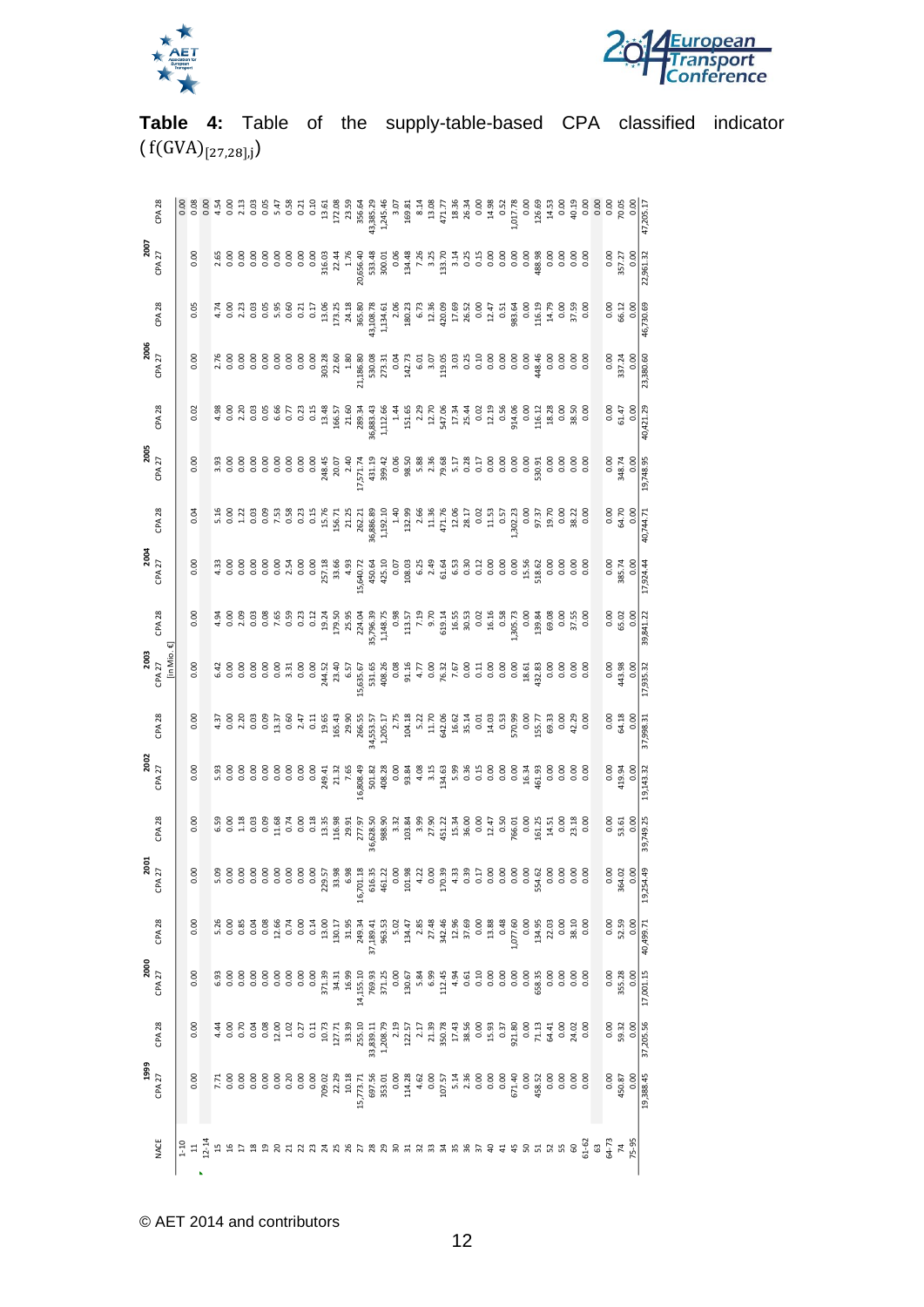







**Table 5:** Processed indicators (supply-table-based) for each year and the tonnage of NST/R-24 group 13

|      | Indicator | Tonnage    |
|------|-----------|------------|
|      | [Mio. €]  | [1000t]    |
| 1999 | 35190.65  | 153,966.60 |
| 2000 | 36260.85  | 150,479.00 |
| 2001 | 36853.41  | 160,020.00 |
| 2002 | 35664.69  | 148,537.00 |
| 2003 | 36304.04  | 148,769.00 |
| 2004 | 36918.72  | 158,734.00 |
| 2005 | 37631.09  | 150,849.00 |
| 2006 | 43775.16  | 171,428.00 |
| 2007 | 43885.81  | 182,683.72 |
|      |           |            |

#### **4. THE CORRELATION BETWEEN ECONOMIC ACTIVITY AND FREIGHT TRANSPORTATION**

The data processing described in chapter 3 is done for all NST/R-24 in a database (postgreSQL). The resulting indicators based on supply and use tables are shown in the following tables (see Table 6 and 7).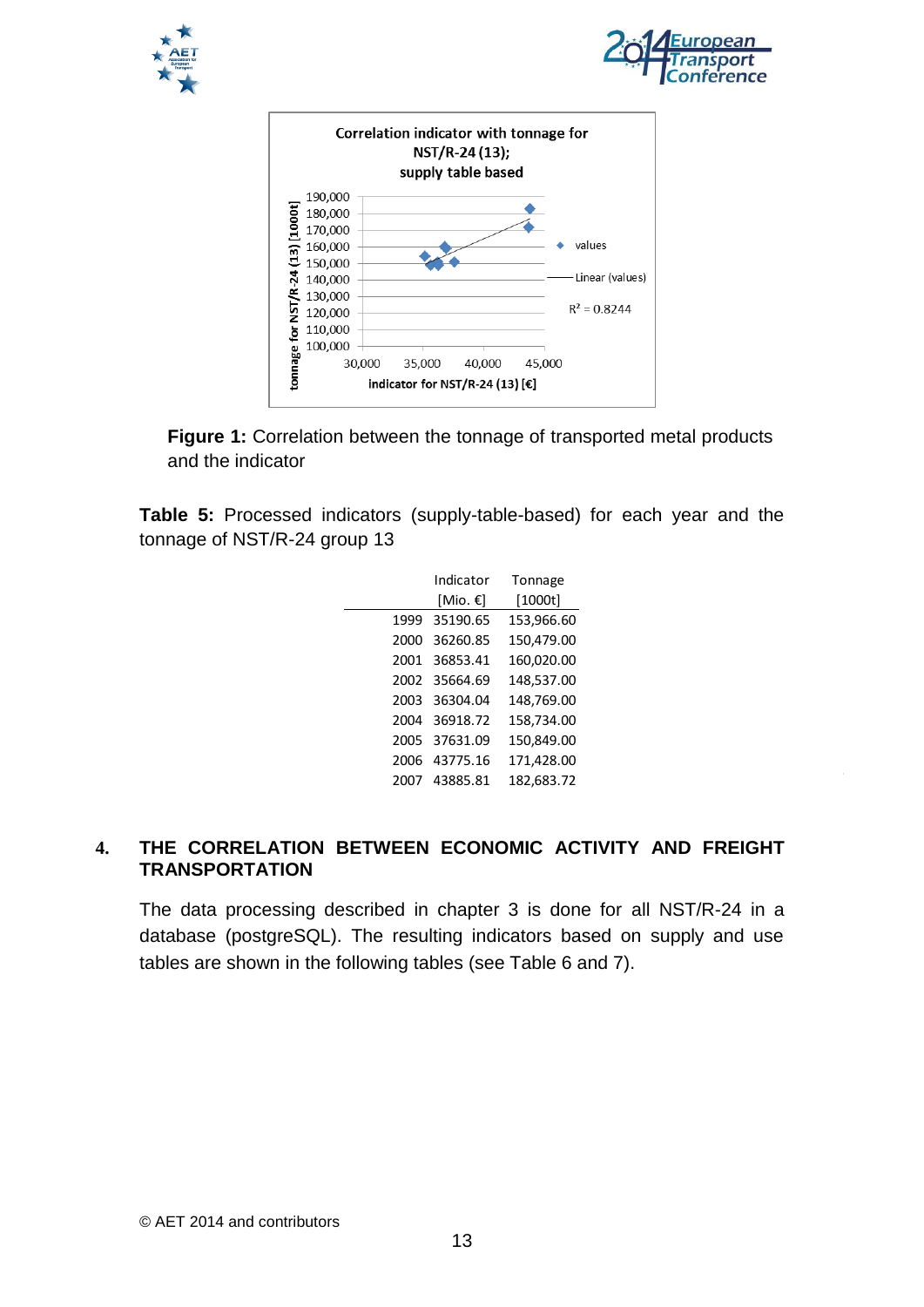



#### **Table 6:** Supply-table-based indicators for Germany

|                               | Type of good   | 1999       | 2000       | 2001       | 2002       | 2003       | 2004       | 2005       | 2006               | 2007       |
|-------------------------------|----------------|------------|------------|------------|------------|------------|------------|------------|--------------------|------------|
|                               | $(NST/R-24)$   | [Mio. €]   | [Mio. €]   | [Mio. €]   | [Mio. €]   | [Mio. €]   | [Mio. €]   | [Mio. €]   | [Mio. $\epsilon$ ] | [Mio. €]   |
|                               | $\mathbf{1}$   | 7,785.95   | 6,497.70   | 7,368.90   | 7,243.50   | 6,210.60   | 7,365.60   | 5,652.90   | 4,887.30           | 4,900.50   |
|                               | $\overline{2}$ | 8,493.76   | 7,088.40   | 8,038.80   | 7,902.00   | 6,775.20   | 8,035.20   | 6,166.80   | 5,331.60           | 5,346.00   |
|                               | 3              | 2,898.78   | 2,441.00   | 2,734.00   | 2,691.80   | 2,353.60   | 2,756.60   | 2,120.20   | 1,858.80           | 1,867.00   |
|                               | 4              | 11,809.99  | 12,557.25  | 11,210.08  | 10,953.92  | 10,320.21  | 11,193.42  | 10,211.91  | 10,400.88          | 10,270.25  |
|                               | 5              | 1,968.60   | 1,866.12   | 1,841.01   | 1,886.96   | 1,895.90   | 2,014.75   | 2,002.61   | 2,061.55           | 2,130.47   |
|                               | 6              | 31,496.15  | 33,656.57  | 30,847.99  | 31,770.03  | 33,711.25  | 33,746.61  | 34,206.46  | 33,292.55          | 32,029.76  |
|                               | 7              | 2,214.80   | 1,877.90   | 2,083.30   | 2,053.70   | 1,822.60   | 2,114.60   | 1,629.10   | 1,443.30           | 1,451.50   |
|                               | 8              | 4,639.28   | 6,195.08   | 5.088.53   | 4,980.00   | 3.890.80   | 4,178.27   | 3,326.26   | 4,187.73           | 4,971.16   |
| Supply table based indicators | 9              | 74.70      | 93.13      | 107.95     | 83.10      | 62.38      | 73.16      | 64.84      | 82.20              | 66.41      |
|                               | 10             | 7,395.08   | 9,220.32   | 10,687.47  | 8,227.32   | 6,176.03   | 7,242.93   | 6,419.65   | 8,138.21           | 6,574.75   |
|                               | 11             | 72,316.58  | 4,250.29   | 4,813.62   | 4,785.83   | 4,483.83   | 4,481.11   | 4,937.24   | 5,845.15           | 5,740.33   |
|                               | 12             | 6,448.56   | 510.03     | 577.63     | 574.30     | 538.06     | 537.73     | 592.47     | 701.42             | 688.84     |
|                               | 13             | 35,190.65  | 36,260.85  | 36,853.41  | 35,664.69  | 36,304.04  | 36,918.72  | 37,631.09  | 43,775.16          | 43,885.81  |
|                               | 14             | 16,931.64  | 16,843.55  | 15,462.40  | 14,290.80  | 14.070.30  | 13,541.74  | 13,541.52  | 14,524.52          | 14,327.20  |
|                               | 15             | 8,850.98   | 7,436.60   | 6,973.90   | 5,795.55   | 6,776.40   | 6,108.56   | 7,121.66   | 7,506.42           | 7,725.30   |
|                               | 16             | 4,773.03   | 5,035.61   | 5,089.88   | 5,276.45   | 5,314.85   | 5,561.71   | 5,687.80   | 5,874.62           | 6,056.21   |
|                               | 17             | 601.33     | 634.68     | 637.56     | 661.81     | 665.99     | 698.85     | 712.98     | 738.09             | 758.57     |
|                               | 18             | 45,575.58  | 48.084.73  | 48,575.17  | 50,361.91  | 50.723.92  | 53,093.45  | 54,285.18  | 56,079.94          | 57,797.16  |
|                               | 19             | 8,017.08   | 7,799.53   | 8,019.94   | 8,633.29   | 8.796.48   | 9,011.78   | 8,775.64   | 8,796.19           | 8,511.36   |
|                               | 20             | 132,841.14 | 144,398.20 | 151,559.48 | 150,004.11 | 157,792.75 | 161,497.67 | 165,899.21 | 177,468.13         | 192,320.86 |
|                               | 21             | 11,288.27  | 11,646.45  | 11,826.89  | 11,442.86  | 11,655.75  | 11,854.67  | 12,076.02  | 14,045.65          | 14,083.54  |
|                               | 22             | 1,346.84   | 1,339.83   | 1,229.96   | 1,136.77   | 1,119.23   | 1,077.18   | 1.077.17   | 1,155.36           | 1,139.66   |
|                               | 23             | 18,712.00  | 17,767.88  | 17,545.60  | 18,000.39  | 18,103.54  | 19,266.78  | 19,154.15  | 19,739.24          | 20,409.00  |
|                               | 24             | 110,094.41 | 122,809.32 | 119,805.90 | 116,821.55 | 118,560.22 | 121,265.86 | 125,957.41 | 131,567.89         | 137,944.75 |

# **Table 7:** Use-table-based indicator for Germany

|                  | Type of good | 1999                 | 2000               | 2001       | 2002               | 2003               | 2004       | 2005               | 2006       | 2007               |
|------------------|--------------|----------------------|--------------------|------------|--------------------|--------------------|------------|--------------------|------------|--------------------|
|                  | $(NST/R-24)$ | $[Mio. \varepsilon]$ | [Mio. $\epsilon$ ] | [Mio. €]   | [Mio. $\epsilon$ ] | [Mio. $\epsilon$ ] | [Mio. €]   | [Mio. $\epsilon$ ] | [Mio. €]   | [Mio. $\epsilon$ ] |
|                  | 1            | 12,604.94            | 13,437.25          | 12,686.71  | 13,256.15          | 14,195.96          | 14,070.03  | 14,043.97          | 14,391.81  | 14,129.18          |
|                  | 2            | 13,750.84            | 14,658.82          | 13,840.05  | 14,461.25          | 15,486.50          | 15,349.12  | 15,320.70          | 15.700.15  | 15,413.65          |
|                  | 3            | 16,750.92            | 17,474.99          | 16,597.21  | 17,176.20          | 18,448.08          | 18,318.91  | 18,868.18          | 19,115.65  | 18,949.45          |
|                  | 4            | 61,465.85            | 62,048.66          | 59,815.78  | 57,313.07          | 55,180.57          | 54,762.51  | 49,850.87          | 51,121.25  | 52,279.96          |
|                  | 5            | 7,676.08             | 8,013.68           | 8,070.18   | 8,233.28           | 8.990.36           | 8,362.49   | 8,370.69           | 8,580.61   | 8,961.00           |
|                  | 6            | 41,368.20            | 42,467.54          | 41,862.70  | 43,490.32          | 43,900.51          | 45,099.27  | 46,156.23          | 45,721.04  | 46,109.05          |
|                  | 7            | 19,899.36            | 20.696.50          | 19,673.47  | 20,331.96          | 21,846.68          | 21,699.53  | 22,448.38          | 22.706.93  | 22,539.65          |
|                  | 8            | 27,585.33            | 29,108.58          | 24,315.36  | 26,196.81          | 26,256.99          | 30,960.07  | 31,539.83          | 31,824.14  | 36,986.54          |
| based indicators | 9            | 696.64               | 646.85             | 679.55     | 646.32             | 646.51             | 630.25     | 630.48             | 681.67     | 692.52             |
|                  | 10           | 68,967.63            | 64,038.02          | 67,275.52  | 63,985.94          | 64,004.75          | 62,395.13  | 62,417.79          | 67,485.45  | 68,559.91          |
|                  | 11           | 27,494.00            | 25,236.61          | 27.708.92  | 27,311.13          | 26,673.42          | 26,722.46  | 28,509.35          | 32.400.44  | 32,564.97          |
|                  | 12           | 2,704.06             | 2,504.59           | 2,731.10   | 2,692.94           | 2,648.68           | 2,652.87   | 2,812.47           | 3,174.84   | 3,206.97           |
|                  | 13           | 52,840.61            | 54,104.98          | 54,682.62  | 53,749.78          | 55,270.01          | 55,757.02  | 55,913.26          | 59,923.77  | 63,339.75          |
| Use table        | 14           | 60,906.58            | 58,496.24          | 54,759.88  | 52,960.35          | 52,075.16          | 51,024.72  | 49,100.57          | 49.819.94  | 51,733.41          |
|                  | 15           | 52,512.30            | 45,899.55          | 42,662.57  | 40,301.63          | 40,415.69          | 38,941.55  | 38,193.66          | 38,814.10  | 39,598.76          |
|                  | 16           | 7,092.06             | 7,119.01           | 7,128.83   | 7,285.67           | 7,465.08           | 7,594.84   | 7,559.74           | 7,852.46   | 8,209.50           |
|                  | 17           | 972.65               | 973.78             | 973.48     | 989.69             | 1,014.43           | 1,027.55   | 1,022.95           | 1,061.04   | 1,112.16           |
|                  | 18           | 68,273.07            | 68,514.57          | 68,597.54  | 70,070.28          | 71.798.36          | 73,014.81  | 72,678.42          | 75,481.87  | 78,934.14          |
|                  | 19           | 29,092.75            | 27,516.96          | 28,077.79  | 28,178.56          | 28,727.73          | 29,236.17  | 29,670.76          | 29,675.51  | 30,252.05          |
|                  | 20           | 183,308.57           | 203,331.38         | 209,399.67 | 216,908.44         | 221,836.73         | 225,857.59 | 229,966.44         | 234,242.85 | 249,889.53         |
|                  | 21           | 16,905.88            | 17,316.86          | 17,496.76  | 17,197.12          | 17,682.19          | 17,839.80  | 17,887.79          | 19,170.77  | 20,265.16          |
|                  | 22           | 4,844.84             | 4,653.11           | 4,355.90   | 4,212.76           | 4,142.34           | 4,058.78   | 3,905.73           | 3,962.95   | 4,115.16           |
|                  | 23           | 72,443.86            | 74,877.49          | 75.588.74  | 77,086.20          | 84,115.58          | 78,440.63  | 78,628.66          | 80,642.88  | 84,279.41          |
|                  | 24           | 299,415.76           | 293,774.98         | 294,094.32 | 302,749.49         | 312,283.20         | 313,232.39 | 314,564.79         | 325,422.36 | 338,661.08         |

We conducted a linear regression analysis with R2 as the indicator for the fitness. The regression analysis was done in two ways. The first is looking for the correlation between the transported tons per type of good with the economic indicator based on the supply tables. The second analysis used the indicator based on the use tables. The results of the correlation for both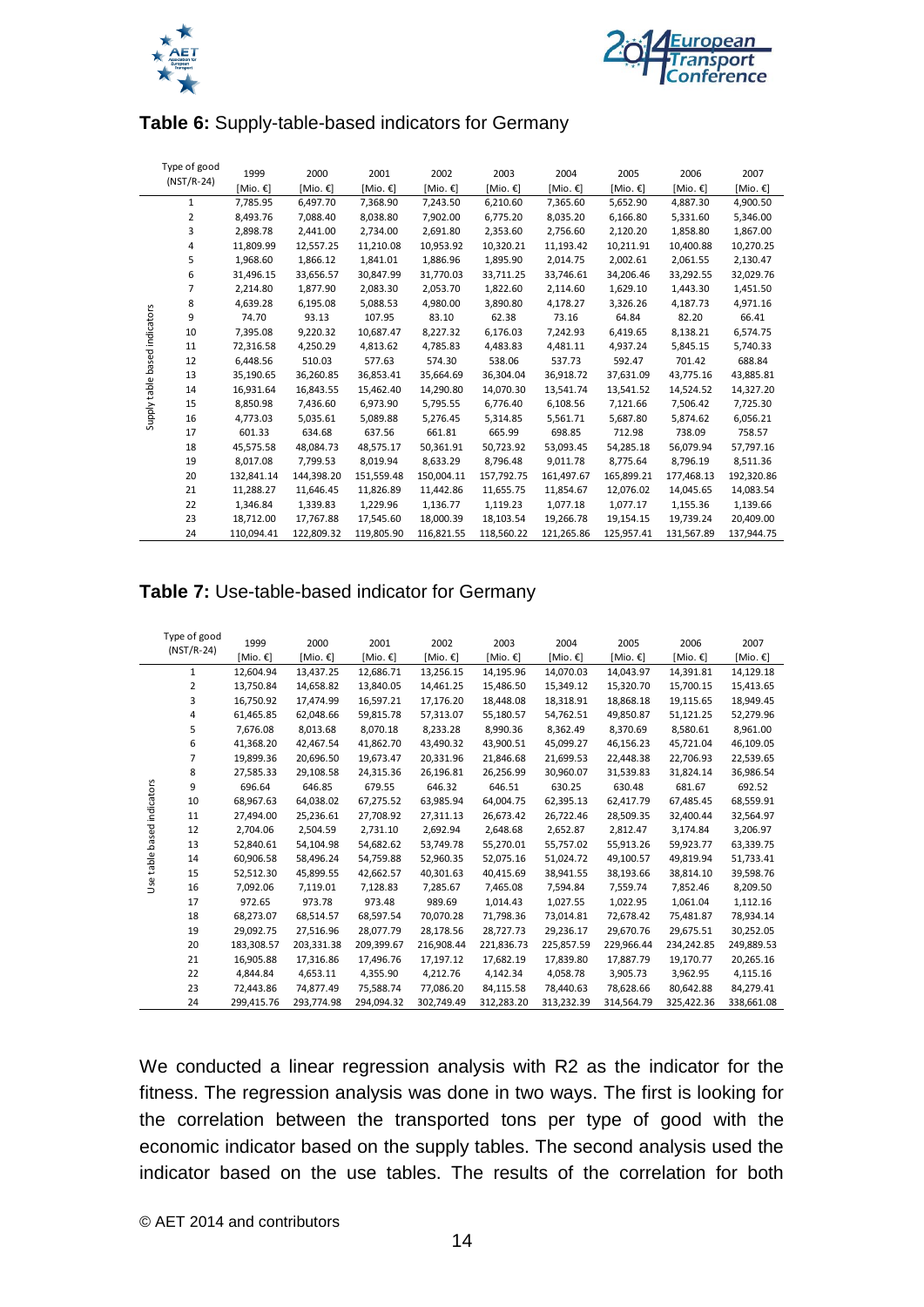



analyses are shown in Table 8. We can observe that some products can be explained by the indicator based on the supply tables, others based on the use tables, some products have a strong correlation to both indicators. 11 explainable product groups (chosen threshold: R2 > 0.5) represent 75% of the transported amount of goods in Germany in 2007. These types of goods and the best R2 value are marked bolt in Table 8 and graphical examples are provided in Fig. 2. However the remaining 25% of the transported amount of goods cannot be explained by any of both indicators.

**Table 8:** Correlation between transported tons per type of good and the economic indicator

|                                                                                  |              |                 | Importance in     |
|----------------------------------------------------------------------------------|--------------|-----------------|-------------------|
|                                                                                  | $R^2$ supply | $R^2$ use table | Germany (share of |
| Type of good (NST/R-24)                                                          | table based  | based           | tons in 2007 [%]) |
| 1 Cereals                                                                        | 0.001        | 0.3048          | 1.0%              |
| 2 Potatoes, other fresh or frozen fruits and vegetables                          | 0.0673       | 0.0125          | 0.9%              |
| 3 Live animals, sugar beet                                                       | 0.2306       | 0.3611          | 0.6%              |
| 4 Wood and cork                                                                  | 0.0463       | 0.1643          | 2.6%              |
| 5 Textiles, textile articles and man-made fibres, other raw animal and vegetable |              |                 |                   |
| materials                                                                        | 0.0689       | 0.0875          | 0.5%              |
| 6 Foodstuff and animal fodder                                                    | 0.1529       | 0.89            | 10.2%             |
| 7 Oil seeds and oleaginous fruits and fats                                       | 0.7004       | 0.6675          | 0.7%              |
| 8 Solid minerals fuels                                                           | 0.3696       | 0.0928          | 2.7%              |
| 9 Crude petroleum                                                                | 0.3305       | 0.0264          | 0.0%              |
| 10 Petroleum products                                                            | 0.1017       | 0.4825          | 5.0%              |
| 11 Iron ore, iron and steel waste and blast furnace dust                         | 0.0017       | 0.049           | 2.6%              |
| 12 Non-ferrous ores and waste                                                    | 0.0277       | 0.1334          | 0.3%              |
| 13 Metal products                                                                | 0.8244       | 0.8333          | 4.8%              |
| 14 Cement, lime, manufactured building materials                                 | 0.8436       | 0.8569          | 5.1%              |
| 15 Crude and manufactured minerals                                               | 0.4795       | 0.9856          | 33.4%             |
| 16 Natural and chemical fertilizers                                              | 0.2735       | 0.4327          | 1.0%              |
| 17 Coal chemicals, tar                                                           | 0.461        | 0.542           | 0.1%              |
| 18 Chemicals other than coal chemicals and tar                                   | 0.1775       | 0.3447          | 6.7%              |
| 19 Paper pulp and waste paper                                                    | 0.0221       | 0.2132          | 1.0%              |
| 20 Transport equipment, machinery, apparatus, engines, whether or not assembled, |              |                 |                   |
| and parts thereof                                                                | 0.9663       | 0.8728          | 4.0%              |
| 21 Manufactures of metal                                                         | 0.7882       | 0.8278          | 1.5%              |
| 22 Glass, glassware, ceramic products                                            | 0.5633       | 0.6526          | 0.5%              |
| 23 Leather, textile, clothing, other manufactured articles                       | 0.9046       | 0.5294          | 4.9%              |
| 24 Miscellaneous articles                                                        | 0.917        | 0.8348          | 9.8%              |
|                                                                                  |              |                 |                   |

Explained tonnage 75.0%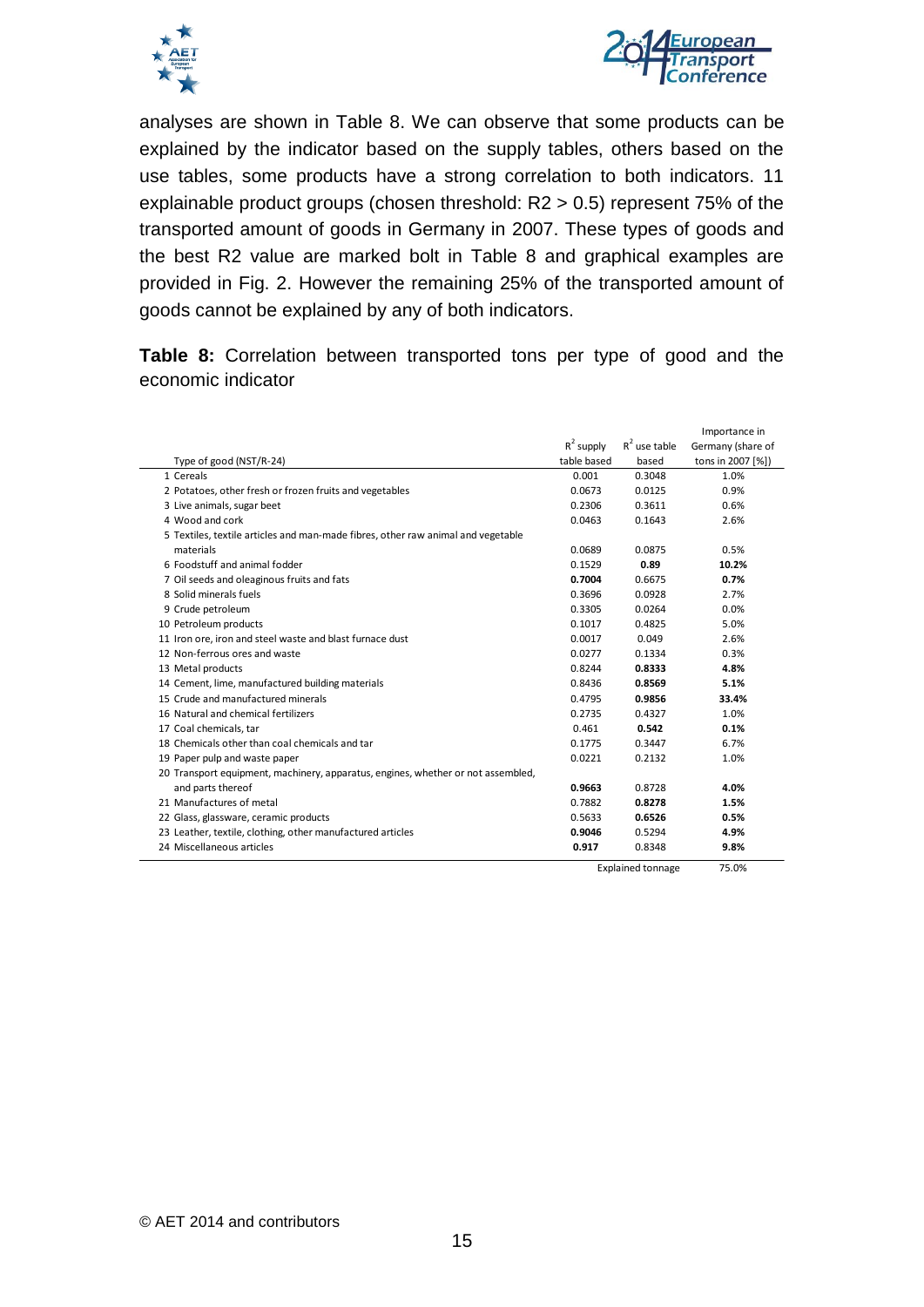





# **Figure 3:** Graphical examples of the regression analysis referred to Table 8

What is behind the power of explanation for the correlations? We discuss this in the next chapter.

# **5. DISCUSSION OF THE RESULTS OF THE METHOD OF DISAGGREGATED WEIGHTED GVA**

It is noticeable for the commodities which have a high R2 that the correlation is mostly given in the supply- as well in the use-based calculations. However, in the consideration of both results, the use tables reveal better results in total in terms of R2. This could be because the weighting of different industries plays a more important role in use tables than in supply tables, where just 1-3 industries are relevant (mainly were CPA = NACE). The weighting of different industries seems to be a relevant and better method than to use just one or a few main industries. Moreover, upon closer examination of the data, we see that the tonnage is less volatile in that case than in those of commodities with a low R2 (e.g. Type of good nr. 10 'vs.' 24). Furthermore we have done another test where we analysed the correlation between the indicator and just the domestic German tonnage (without import and export contributions). In this case the results are similar for the explainable commodities, in tendency slightly worse, however. But this result is expected with an SUT and GVA including imports and exports.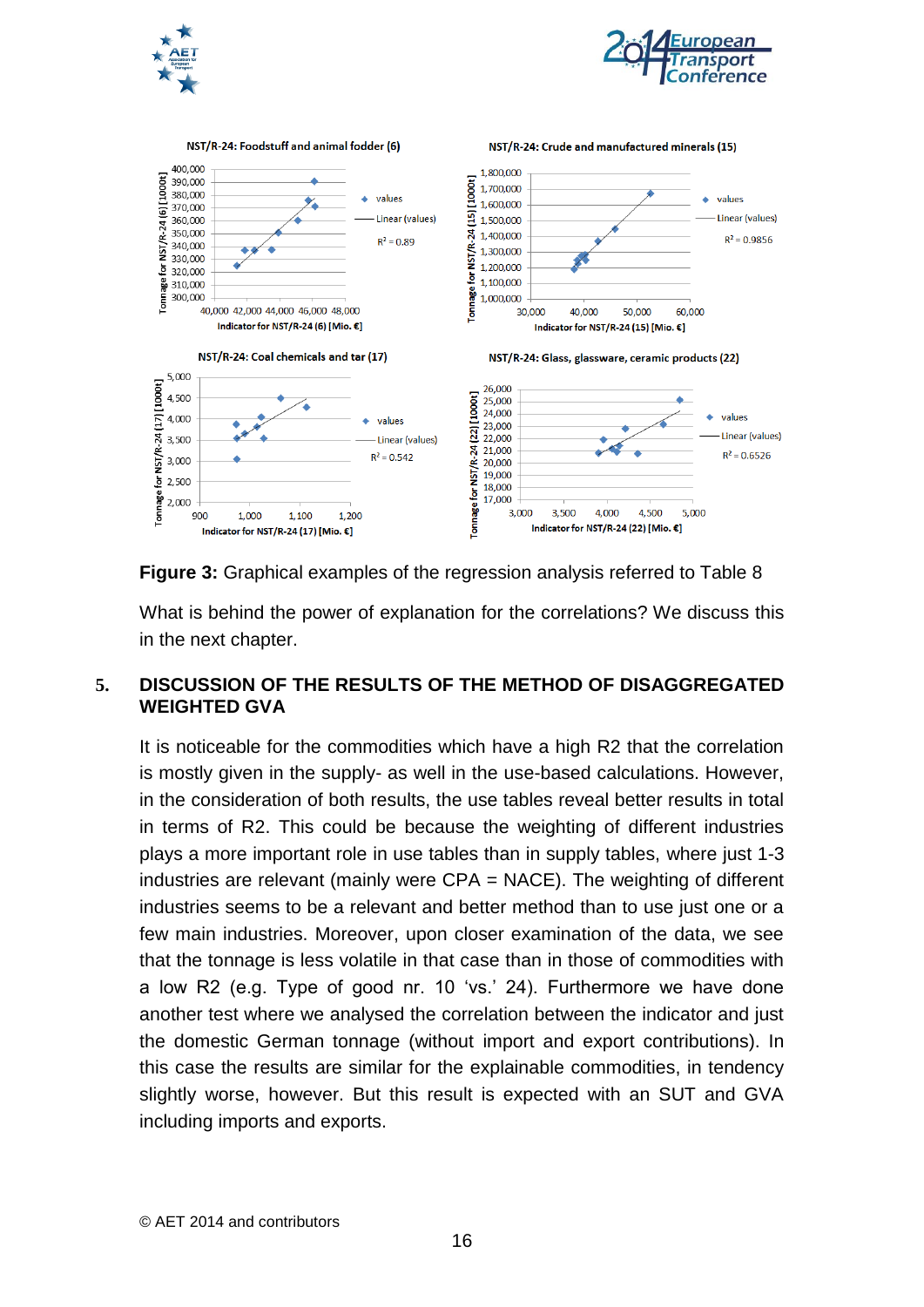



In fact, we are lacking empirically in some areas, and cannot definitively say why some commodities are explainable and others are not. However, with the described observations we can discuss aspects of the answer.

- Natural resources are more expensive when they become scarce, and cheaper when they are plentiful. For example, in the case of vegetable goods (e.g. types of goods 1 and 2), a bad season means high prices but less transported goods and a good season means the opposite. The price itself is negotiated on the market, sometimes influenced by speculation on the stock market. Companies can use stored input materials to reduce the influence of market prices by season or speculations. That could explain why either the SUT or GVA contains the familiar fluctuations rather than the tonnage.
- Price decrease/increase for commodities over years is another possible reason. For example, cereals (NST/R-24 type of good 1), whose tonnage is nearly constant (-5%, see Table 2) between 1999 and 2007 in Germany; the indicator, however, sank by 37% on the supply side (see Table 6) and is slightly growing (+12%) on the use side (see Table 7). Displacement of production and value added change as a consequence of globalization/international division of labour; increasing efficiencies etc. are possible influencing factors.
- Taking into account the handling in the transport of goods. In economic tables, the commodity is counted if the owner changes what influences the developed indicator. In transport tables the commodity is counted in each transport leg. Therefore the same unit of commodity can be counted several times. Logistics matters here: the logistics concepts and handlings behind the commodity groups have to be investigated more to come to an adequate consideration of complex transport chains. We can observe a general increasing integration of logistics functions in transport processes.
- The bridge matrix, which converts CPA-classified goods into NST/R-24 classified goods, is a great uncertainty. As noted before, there is no opportunity to prove the factors.

We applied the transported tons in our research. That implies that all the handlings of a commodity over all modes and means is included, although not logistics. The use of a logistics network, the choice of mode and means as well as the creation of forwarder-receiver-pairs are examples for remaining modelling tasks and logistics modules inside transport models. In our perspective, to use the transported tons and not the produced tons eases the modelling process partly because the amount which has to be transported is congruent to the official transport statistics.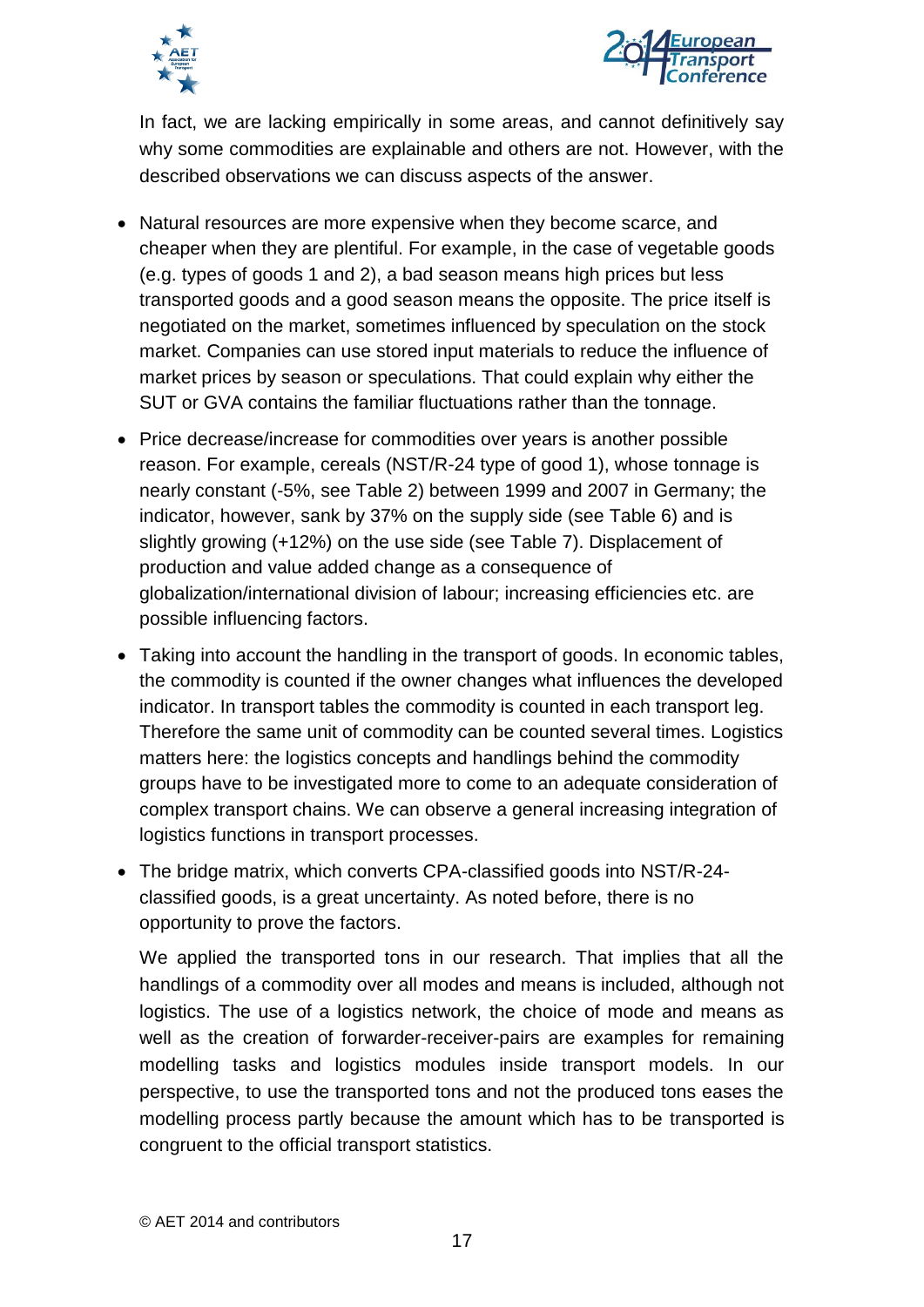



Ultimately we found correlations with our methodology for 75% of the amount of transported goods in the case of Germany. For the remaining 25% the methodology does not work – new approaches are needed. Furthermore, the empirical knowledge must be enhanced to explain the correlations and the non-correlations as well.

In the last chapter we outline the upcoming research task from this investigation.

# **6. CONCLUSION**

We investigated the correlation of disaggregated GVA and the amount of transported goods in this paper. A method was introduced where the weighted GVA of industries to specific products is used to describe economic activity. In the case of Germany, a correlation between this economic indicator and the amount of total transported type of goods is significantly high for 75% of the goods. This correlation is also robust, as an additional analysis has shown – the analysis with the domestic German amount of transported goods.

The guiding research question in this paper was: How can we translate economic activity into freight transportation? With the provided methodology, a possible solution is shown which is able to translate 75% of the 24 transported types of goods (NST/R-24 classified) in Germany by the economic activity of 59 industries. The identified correlations are strong and therefore we can expect to be suited for forecast intensions. No correlations are found for 25% of the goods. Both the correlation and the non-correlation open a need for further research.

- We discussed the results but ultimately we see importance in giving further attention to the reasons why some product groups can still be explained while others cannot. A deeper look to specific market data, market characteristics, production accounts but also the constitution of classes of goods (e.g. NST/R-24) and transportation characteristics including logistics issues are necessary and a future scientific task.
- Moreover it is important to test the methodology and the indicator for other European countries than Germany. A comparison of the result will be possible because we deployed just public available data from EUROSTAT.
- A regional investigation, on federal state or NUTS 3 level would also be desirable. Especially for SCGE or MRIO modelling needs and for European wide model needs is this investigation reasonable.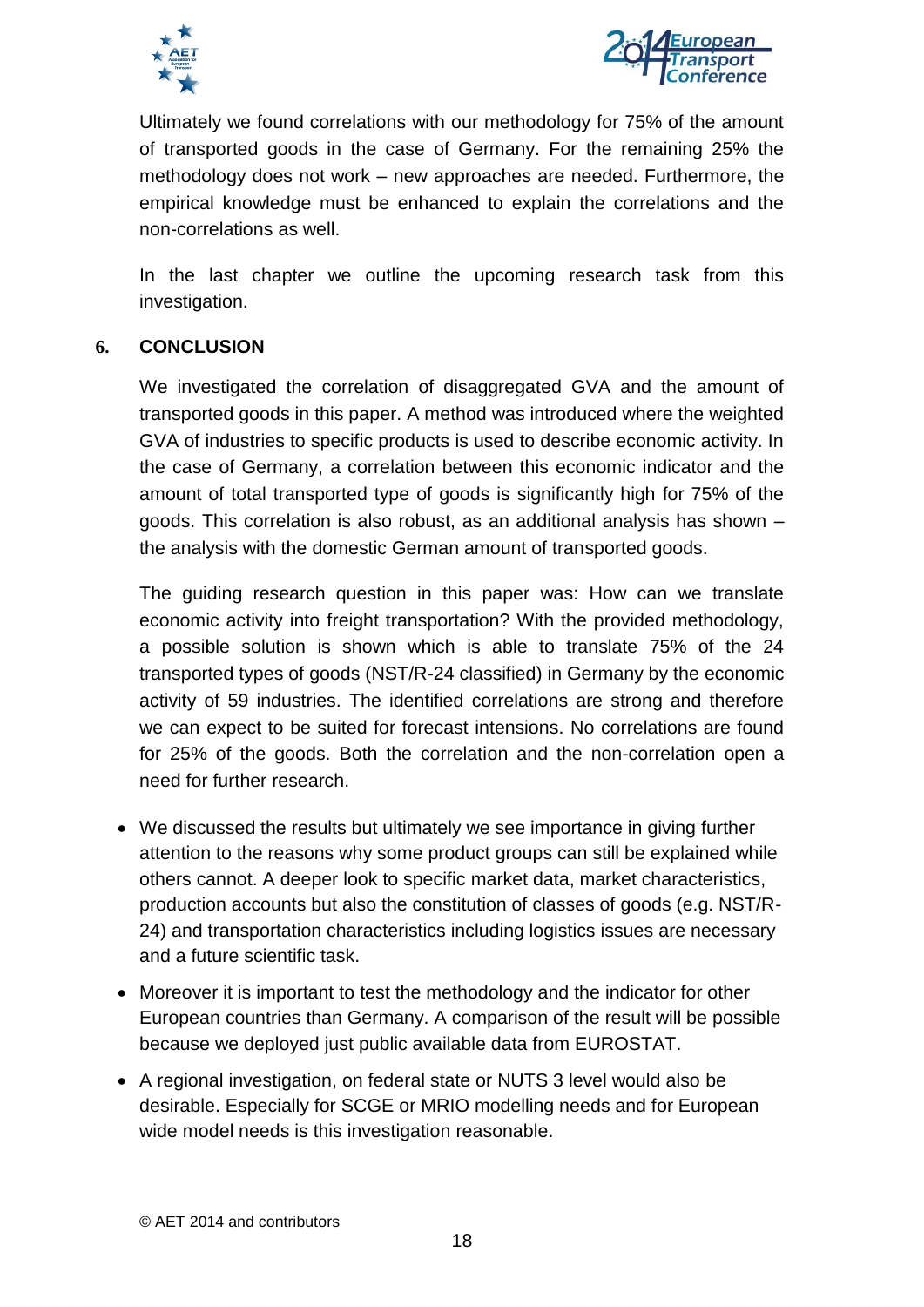



- The logistics issue, which is a separated module in most of the freight models, has to be investigated in terms of the implementation of our empirical findings into freight models. Logistics as a sensible reactive module must sustain in freight models. However, its significance as the translation toolbox 'from money flows to transport flows' could be changed.
- In future we will be able to use new statistic data, based on the NST-2007 classification. This classification will ease the elaboration of economic statistical data and transport statistical data because of a simplified transformation key. In our research, we needed help from a bridge matrix to overcome the mismatch of both statistics and unfortunately that introduces a source of uncertainty. However, the availability of time series with new classifications still needs time.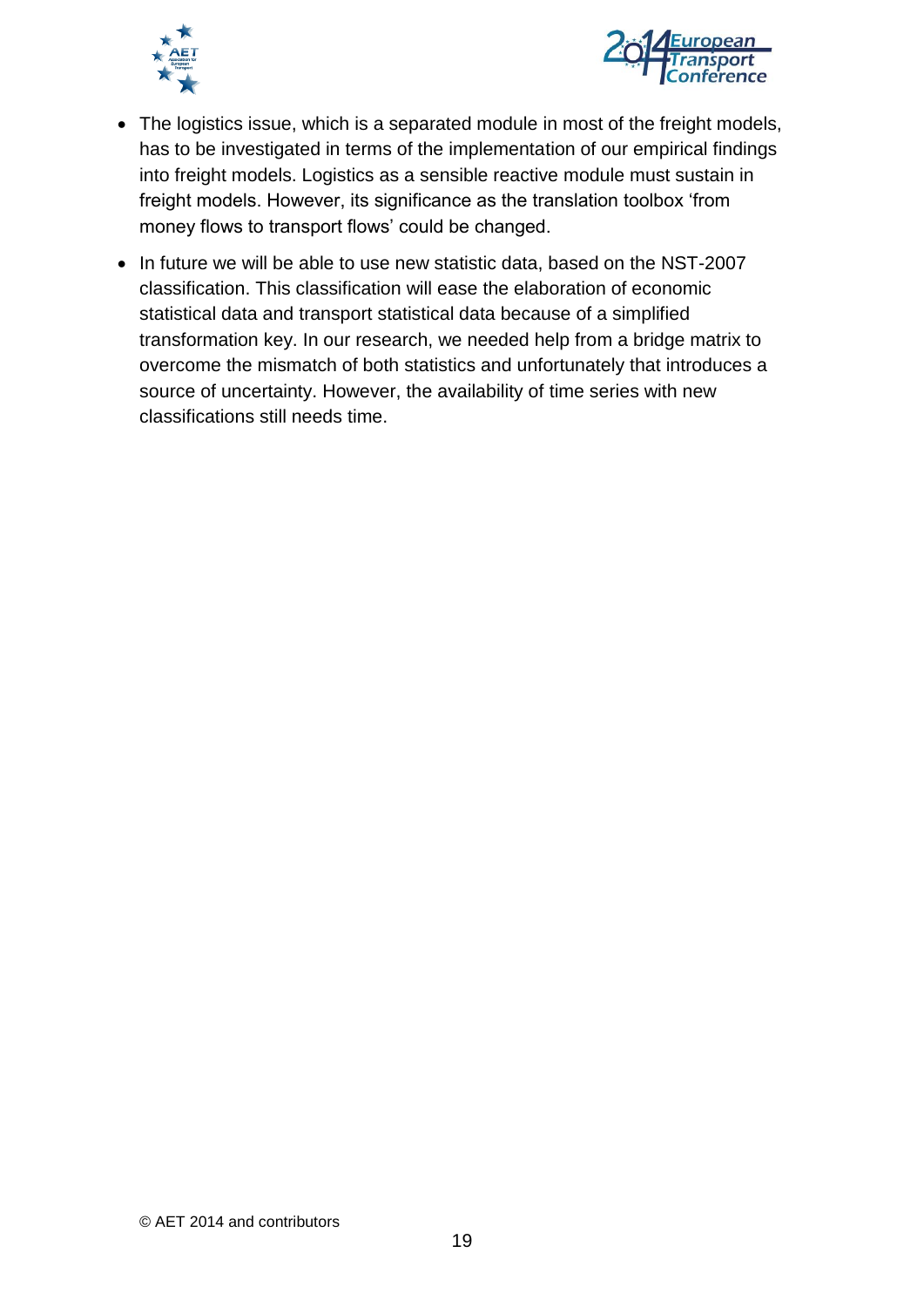



# **REFERENCES:**

Amtsblatt der Europäischen Gemeinschaften (1998): Verordnung (EG) Nr. 1172/98 DES RATES vom 25. Mai 1998 über die statistische Erfassung des Güterkraftverkehrs. Anhang D.

EUROSTAT (2008): Eurostat Manual of Supply, Use and Input-Output Tables In: Eurostat Methodologies and Working papers, ISSN 1977-0375, 2008 Edition

EUROSTAT (2012): data set 'Annual road freight transport, by type of goods and type of transport (1000 t, Mio Tkm), until 2007 [road\_go\_ta7tg]', last update 06.03.2012, download on 29.01.2014 at: http://epp.eurostat.ec.europa.eu/portal/page/portal/statistics/search\_database

EUROSTAT (2013a): data set 'Germany\_Suiot\_100831.xls', download on 21.11.2013 at: http://epp.eurostat.ec.europa.eu/portal/page/portal/statistics/search\_database

EUROSTAT (2013b): data set 'National Accounts by 60 branches - volumes [nama nace60 k]', download on  $06.12.2013$  at: http://epp.eurostat.ec.europa.eu/portal/page/portal/statistics/search\_database

EUROSTAT (2013c): data set 'Railway transport - Goods transported, by group of goods - until 2007 based on NST/R (1 000 t, million tkm) [rail go grgood7]', last update 26.06.2013, download on 29.01.2014 at: http://epp.eurostat.ec.europa.eu/portal/page/portal/statistics/search\_database

EUROSTAT (2013d): data set 'Transport by type of good (1982-2007 with NST/R) [iww\_go\_atygo07]', last update 02.08.2013, download on 29.01.2014 at:

http://epp.eurostat.ec.europa.eu/portal/page/portal/statistics/search\_database

Eurostat (2014): RAMON. Correspondence Tables. URL: http://ec.europa.eu/eurostat/ramon/relations/index.cfm?TargetUrl=LST\_REL (last access at 13.01.2014)

Holguin-Veras, J., Jaller, M., Destro, J., Ban, X., Lawson, C., Levinson H. S. (2011): Freight generation, freight trip generation, and the perils of using constant trip rates. Transportation Research Record: Journal of the Transportation Research Board, Issue Number 2224. pp. 68-81

Hovi, I. B. and Vold, A. (2003): An overview over the national freight model for Norway. Paper presented at Conference on National and International Freight **Transport**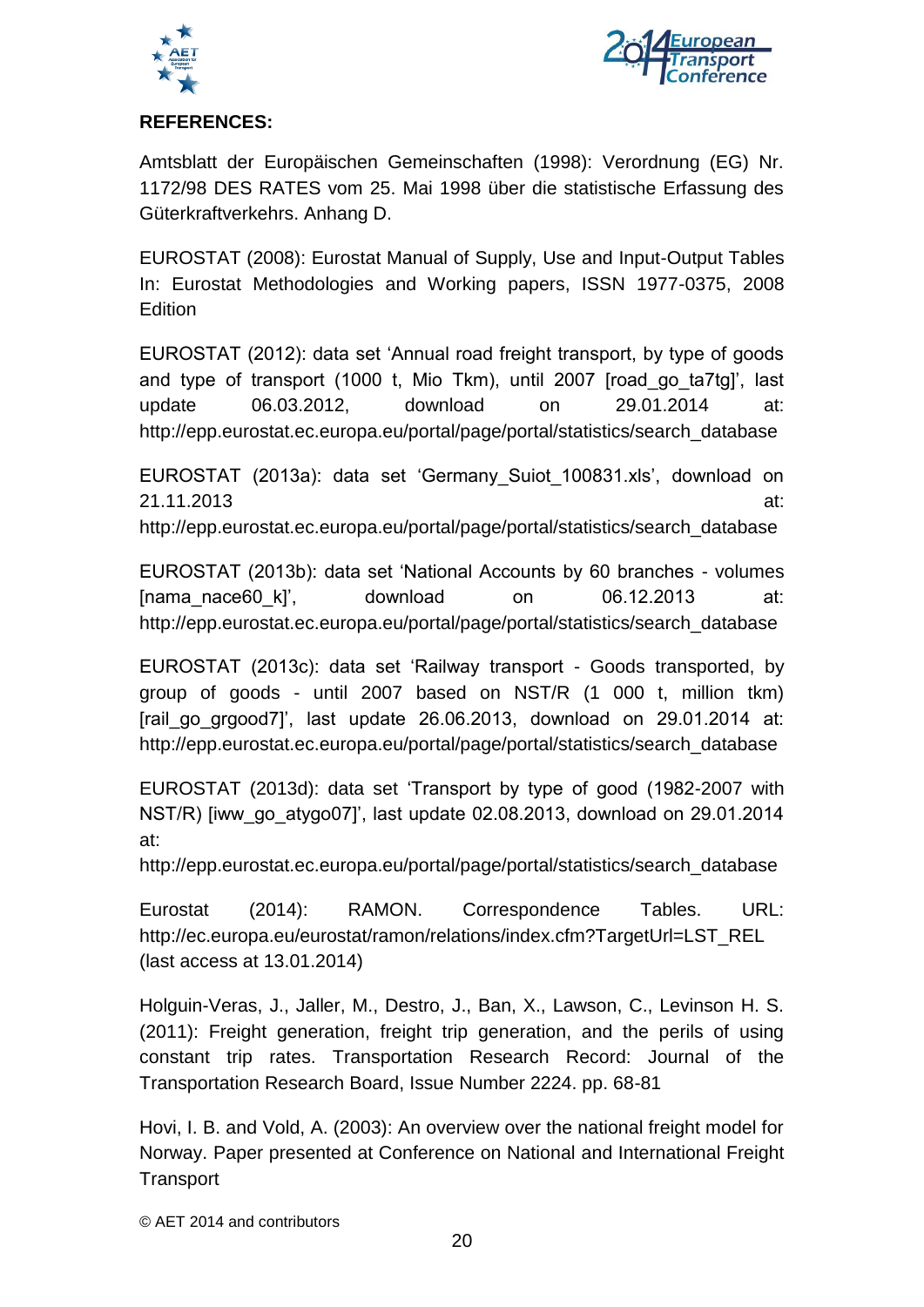



Intraplan, BVU (2014): Verkehrsverflechtungsprognose 2030 Los 3: Erstellung der Prognose der deutschlandweiten Verkehrsverflechtungen unter Berücksichtigung des Luftverkehrs ( deutschlandweiten Verkehrsverflechtungen 2025 (Forschungsprojekt im Auftrag des Bundesministeriums für Verkehrund digitale Infrastruktur - FE.Nr. 96.0981/2011). München 2014

ITP, BVU (2007): Prognose der deutschlandweiten Verkehrsverflechtungen 2025 (Forschungsprojekt im Auftrag des Bundesministeriums für Verkehr, Bau und Stadtentwicklung – FE-Nr. 96.0857/2005). München / Freiburg 2007.

IWH (2006): Regionalisierte Wirtschafts- und Außenhandelsprognose für die Verkehrsprognose 2025 - Daten und Methoden - Schlussbericht (Forschungsprojekt im Auftrag des Bundesministerium für Verkehr, Bau und Stadtentwicklung). Halle (Saale) 2006.

Karlsson R., Vierth, I., Johansson, M. (2012): An outline for a validation database for SAMGODS. VTI notat 30A–2012. (2012)

Kveiborg, O., & Fosgerau, M. (2007). Decomposing the decoupling of Danish road freight traffic growth and economic growth. Transport Policy, 14(1), 39- 48.

Lehtonen, M. (2006) Decoupling freight transport from GDP – conditions for a 'regime shift' - Paper to be presented at the 2006 Berlin Conference on the Human Dimensions of Global Environmental Change, Berlin, 17-18 November 2006

McKinnon, A. C. (2007). Decoupling of road freight transport and economic growth trends in the UK: An exploratory analysis. Transport Reviews, 27(1), 37-64.

Meersman, H., & Van de Voorde, E. (2013). The relationship between economic activity and freight transport. In: Freight Transport Modelling, Moshe Ben-Akiva, Hilde Meersman and Eddy Von de Voorde (Editors).

Pastowski, A. (1997). Decoupling economic development and freight for reducing its negative impacts (No. 79). Wuppertal papers.

SAMPLAN (2001): The Swedish model system for goods transport – SAMGODS. SAMPLAN – Rapport 2001-1 (2001)

Schade, W., Krail, M., Fiorello, D., Helfrich, N., Köhler, J., Kraft, M., Maurer, H., Meijeren, J., Newton, S., Purwanto, J., Schade, B., Szimba, E. (2010): The iTREN-2030 Integrated Scenario until 2030. Deliverable 5 of iTREN-2030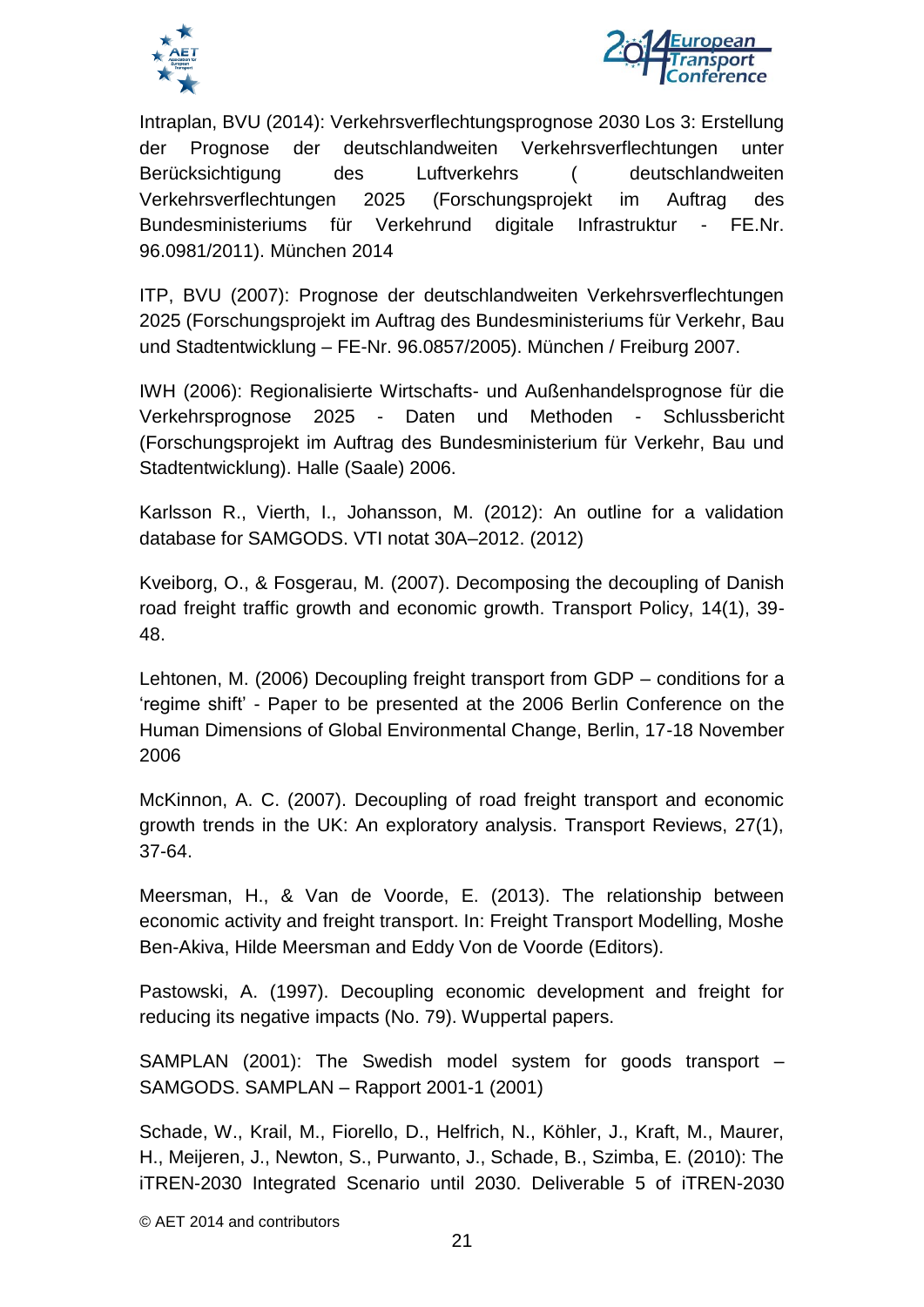



(Integrated transport and energy baseline until 2030). Project cofounded by European Commission 6th RTD Programme. Fraunhofer-ISI, Karlsruhe, Germany 2010.

STATISTIK AUSTRIA (Bundesanstalt Statistik Österreich): Klassifikationsdatenbank. Wien. URL: http://www.statistik.at/web\_de/klassifikationen/klassifikationsdatenbank/index. html (last access at 13.01.2014)

Statistisches Bundesamt (2008): Verkehr. NST-2007. Einheitliches Güterverzeichnis für die Verkehrsstatistik - 2007. Wiesbaden.

Tavasszy, L. A., Smeenk, B, Ruijgrok, C. J. (1998): A DSS For Modelling Logistic Chains in Freight Transport Policy Analysis. International Transactions in Operational Research. Vol. 5. No. 6. 1998

TRAFICO - Verkehrsplanung Käfer GmbH (Konsortialführung) / IVWL UNI GRAZ / IVT ETH ZÜRICH / PANMOBILE / JOANNEUM RESEARCH / WIFO (2009): Verkehrsprognose Österreich 2025+. Endbericht. Teil/Kapitel 2: Demografie und Wirtschaft. (Auftraggeber: BMVIT – Bundesministerium für Verkehr, Innovation und Technologie) Wien.

Wang J. (2012): Estimating Regional Freight Movement in Australia Using Freight info Commodity Flows and Input-Output Coefficients. Paper at the 20th International Input-Output Conference and the 2nd Edition of the International School of Input-Output Analysis, Bratislava, Slovakia, June 24- 29, 2012

WIFO - Österreichisches Institut für Wirtschaftsforschung (Hrsg.) (2010): ETMOS – An Integrated Economic Transport Modelling System for Austria. 2010/252-1/S/WIFO project no: 908. Wien. URL: http://www.wifo.ac.at/wwa/jsp/index.jsp?fid=23923&id=40395&typeid=8&displ ay\_mode=2 (last access at 10.01.2014)